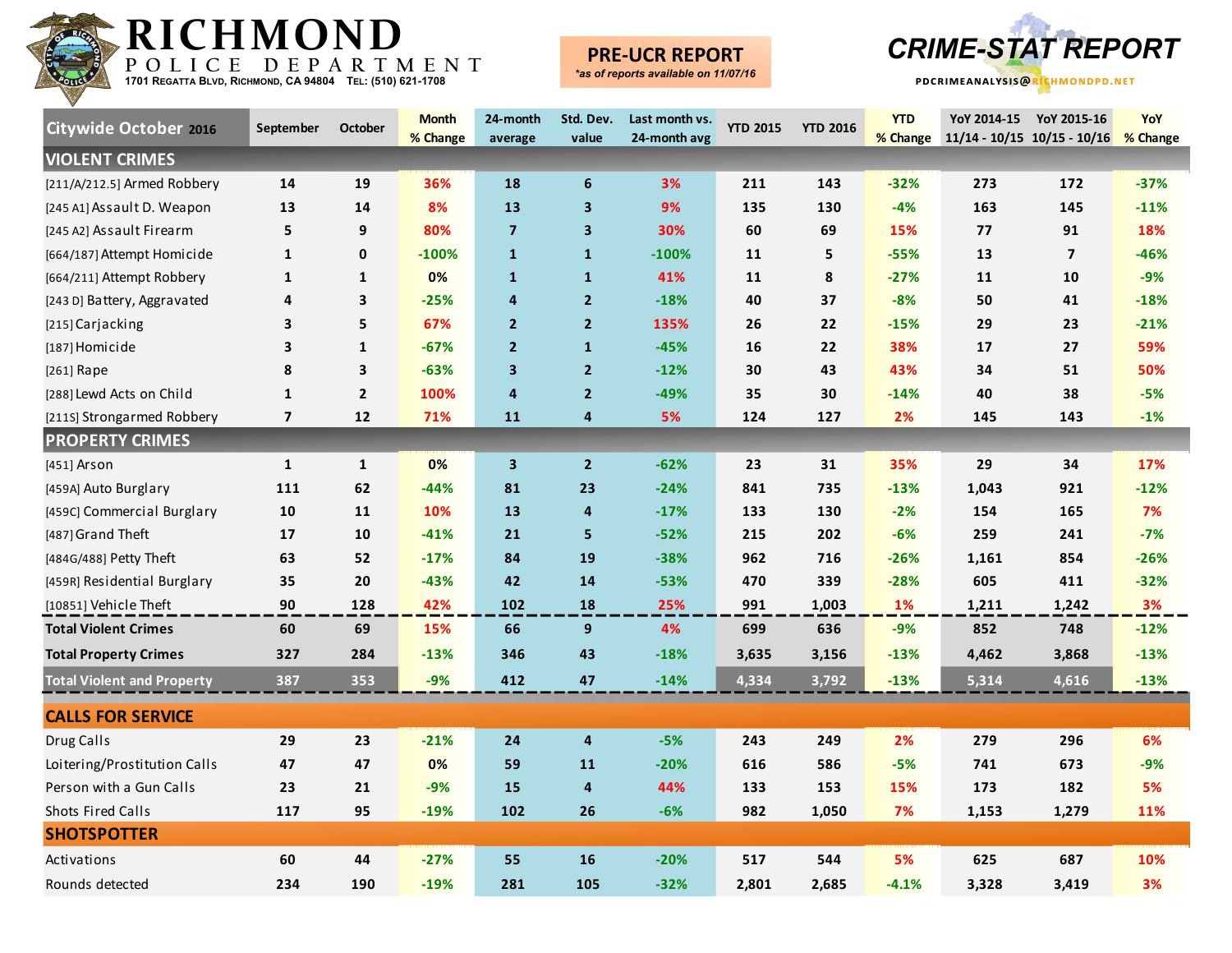

### **PRE-UCR REPORT**



| Citywide                                                    | September    | <b>October</b>          | <b>Month</b><br>Change | 24-month<br>average | Std. Dev.<br>Value | Last month vs.<br>24-month avg | <b>YTD 2015</b> | <b>YTD 2016</b> | <b>YTD</b><br>Change |                 | YoY 2014-15 YoY 2015-16<br>11/14-10/15 11/15-10/16 | YoY<br>% Change |
|-------------------------------------------------------------|--------------|-------------------------|------------------------|---------------------|--------------------|--------------------------------|-----------------|-----------------|----------------------|-----------------|----------------------------------------------------|-----------------|
| <b>ARRESTS</b>                                              |              |                         |                        |                     |                    |                                |                 |                 |                      |                 |                                                    |                 |
| <b>Adult Arrests</b>                                        | 153          | 171                     | 12%                    | 171                 | 27                 | 0%                             | 1,914           | 1,539           | $-20%$               | 2,293           | 1,822                                              | $-21%$          |
| Juvenile Arrests                                            | 12           | 9                       | $-25%$                 | $\boldsymbol{9}$    | 5                  | 0%                             | 104             | 68              | $-35%$               | 116             | 94                                                 | $-19%$          |
| Felony Arrests                                              | 74           | 82                      | 11%                    | 69                  | 14                 | 19%                            | 756             | 645             | $-15%$               | 893             | 772                                                | $-14%$          |
| Misdemeanor Arrests                                         | 57           | 65                      | 14%                    | 70                  | 14                 | $-7%$                          | 800             | 583             | $-27%$               | 961             | 715                                                | $-26%$          |
| <b>Turned Over</b>                                          | 34           | 33                      | $-3%$                  | 41                  | 9                  | $-20%$                         | 462             | 379             | $-18%$               | 555             | 429                                                | $-23%$          |
| Arrestees Booked                                            | 161          | 175                     | 9%                     | 175                 | 27                 | 0%                             | 1,970           | 1,549           | $-21%$               | 2,342           | 1,857                                              | $-21%$          |
| Arrestees Cited                                             | $\mathbf{2}$ | $\overline{\mathbf{3}}$ | 50%                    | 4                   | 3                  | $-25%$                         | 40              | 39              | $-3%$                | 56              | 40                                                 | $-29%$          |
| Arrestees 849ed                                             | $\mathbf{2}$ | $\overline{2}$          | 0%                     | $\mathbf{1}$        | $\mathbf{1}$       | 100%                           | 8               | 19              | 138%                 | 11              | 19                                                 | 73%             |
| <b>Total Arrests</b>                                        | 165          | 180                     | 9%                     | 180                 | 27                 | 0%                             | 2,018           | 1,607           | $-20%$               | 2,409           | 1,916                                              | $-20%$          |
| <b>COMMUNICATIONS</b>                                       |              |                         |                        |                     |                    |                                |                 |                 |                      |                 |                                                    |                 |
| 911 Calls                                                   | 2,022        | 2,091                   | 3%                     | 1,919               | 136                | 9%                             | 18,975          | 19,719          | 4%                   | 22,622          | 23,445                                             | 4%              |
| Other Incoming Calls                                        | 6,407        | 6,305                   | $-2%$                  | 6,706               | 561                | $-6%$                          | 70,884          | 65,349          | $-8%$                | 84,589          | 76,360                                             | $-10%$          |
| <b>Total Calls</b>                                          | 8,429        | 8,396                   | 0%                     | 8,626               | 541                | $-3%$                          | 89,859          | 85,068          | $-5%$                | 107,211         | 99,805                                             | $-7%$           |
| Calls Routed to Patrol                                      | 5,582        | 5,532                   | $-0.9%$                | 5,550               | 417                | 0%                             | 56,200          | 56,144          | 0%                   | 66,536          | 66,674                                             | 0%              |
| Officer-Initiated Calls                                     | 2,847        | 2,864                   | 0.6%                   | 3,075               | 647                | $-7%$                          | 33,659          | 28,924          | $-14%$               | 40,675          | 33,131                                             | $-19%$          |
| <b>Total Patrol Calls</b>                                   | 8,429        | 8,396                   | $-0.4%$                | 8,626               | 541                | $-3%$                          | 89,859          | 85,068          | $-5%$                | 107,211         | 99,805                                             | $-7%$           |
| % Officer-Initiated Calls                                   | 34%          | 34%                     | 1%                     | 35%                 | $\blacksquare$     | $-3%$                          | 37%             | 34%             | $-9%$                | 38%             | 33%                                                | $-5%$           |
| <b>CALL VOLUME</b>                                          |              |                         |                        |                     |                    |                                |                 |                 |                      |                 |                                                    |                 |
| Priority 1 (P1) Calls                                       | 153          | 153                     | 0%                     | 145                 | 17                 | 6%                             | 1,409           | 1,521           | 8%                   | 1,684           | 1,796                                              | 7%              |
| Priority 2 (P2) Calls                                       | 2,638        | 2,664                   | 1%                     | 2,568               | 208                | 4%                             | 25,777          | 26,527          | 3%                   | 30,613          | 31,012                                             | 1%              |
| Priority 3 (P3) Calls                                       | 2,739        | 2,532                   | $-8%$                  | 2,458               | 229                | 3%                             | 25,008          | 25,685          | 3%                   | 29,509          | 29,485                                             | 0%              |
| <b>AVERAGE OF MEDIAN RESPONSE TIME (in minutes:seconds)</b> |              |                         |                        |                     |                    |                                |                 |                 |                      |                 |                                                    |                 |
| P1 Median Reponse Time                                      | 06:35        | 06:02                   | $-8%$                  | 05:54               | 00:30              | 2%                             | 05:43           | 06:00           | 5%                   | 05:42           | 06:07                                              | 7%              |
| P2 Median Response Time                                     | 10:54        | 11:42                   | 7%                     | 10:39               | 00:46              | 10%                            | 10:29           | 10:53           | 4%                   | 10:23           | 10:55                                              | 5%              |
| P3 Median Response Time                                     | 06:44        | 08:02                   | 19%                    | 07:56               | 01:29              | 1%                             | 08:27           | 07:27           | $-12%$               | 08:01           | 07:51                                              | $-2%$           |
| <b>Crime Rate by Population</b>                             | Sept         | Oct                     | <b>Change</b>          |                     |                    |                                | <b>YTD 2015</b> | <b>YTD 2016</b> | <b>YTD%</b>          | <b>YoY Prev</b> | <b>YoY Curr</b>                                    | YoY %           |
| Population size                                             | 109,716      | 109,716                 | 0%                     |                     |                    |                                | 108,565         | 109,716         | 1%                   | 108,565         | 109,716                                            | 1%              |
| Part I Violent Only                                         | 54.69        | 62.89                   | 15%                    |                     |                    |                                | 643.9           | 579.7           | $-10%$               | 784.8           | 689.0                                              | $-12%$          |
| Part I Property Only                                        | 298.0        | 258.9                   | $-13%$                 |                     |                    |                                | 3348.2          | 2876.5          | $-14%$               | 4110.0          | 3525.5                                             | $-14%$          |
| Part I Total (Violent + Property)                           | 352.7        | 321.7                   | $-9%$                  |                     |                    |                                | 3992.1          | 3456.2          | $-13%$               | 4894.8          | 4207.2                                             | $-14%$          |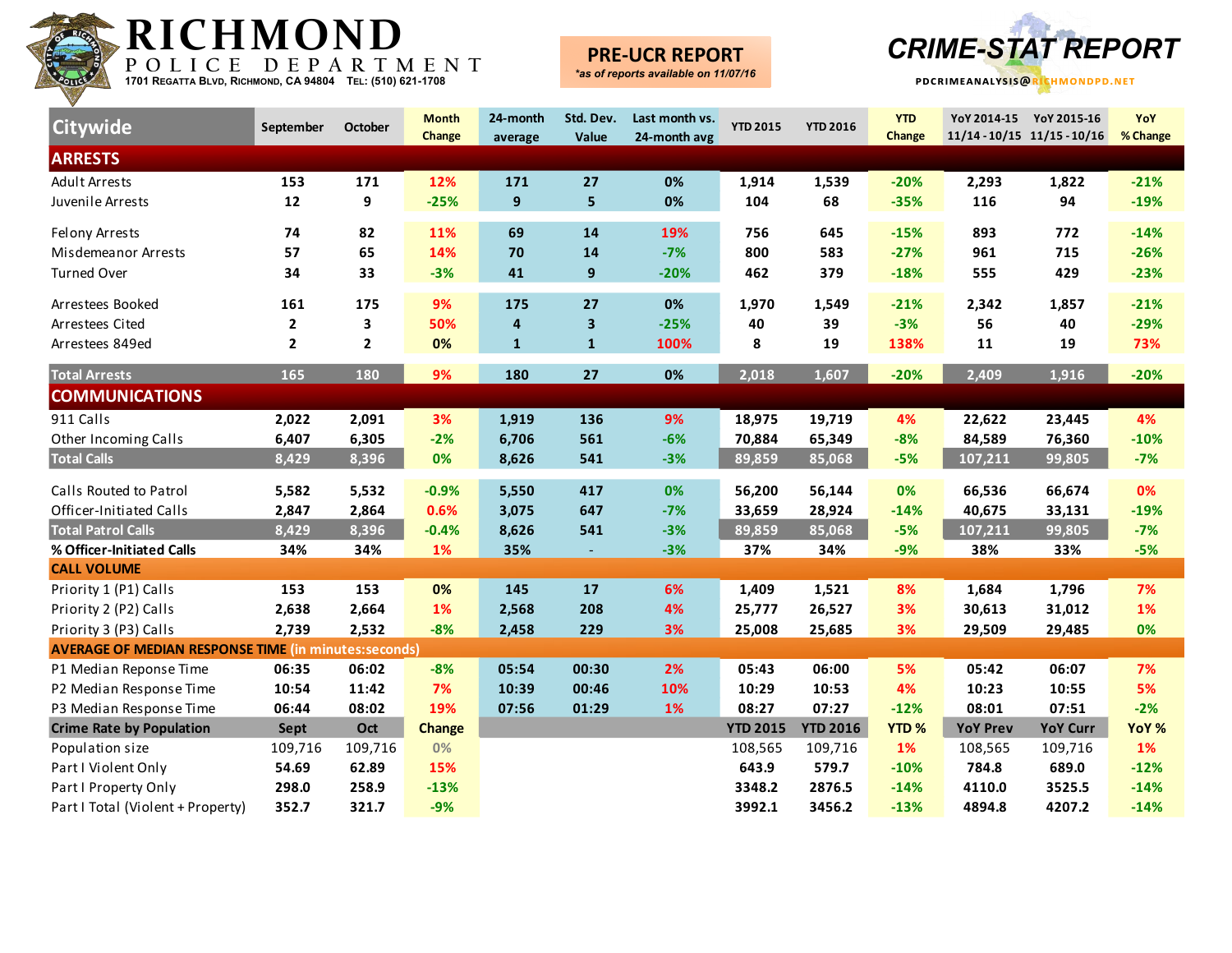



*Percentage Change Citywide — Total Violent and Property Crime*

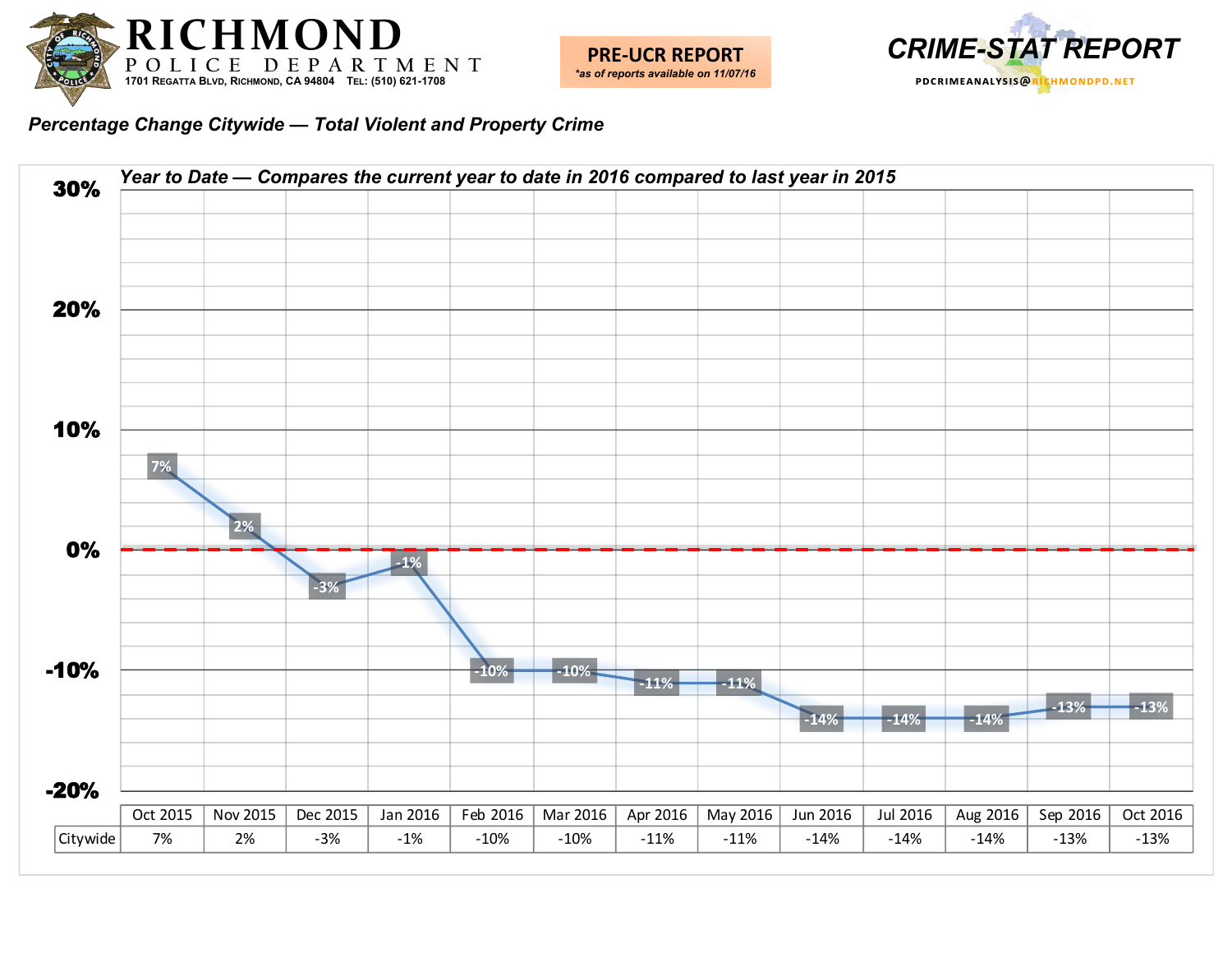



*Percentage Change Citywide — Total Violent and Property Crime*

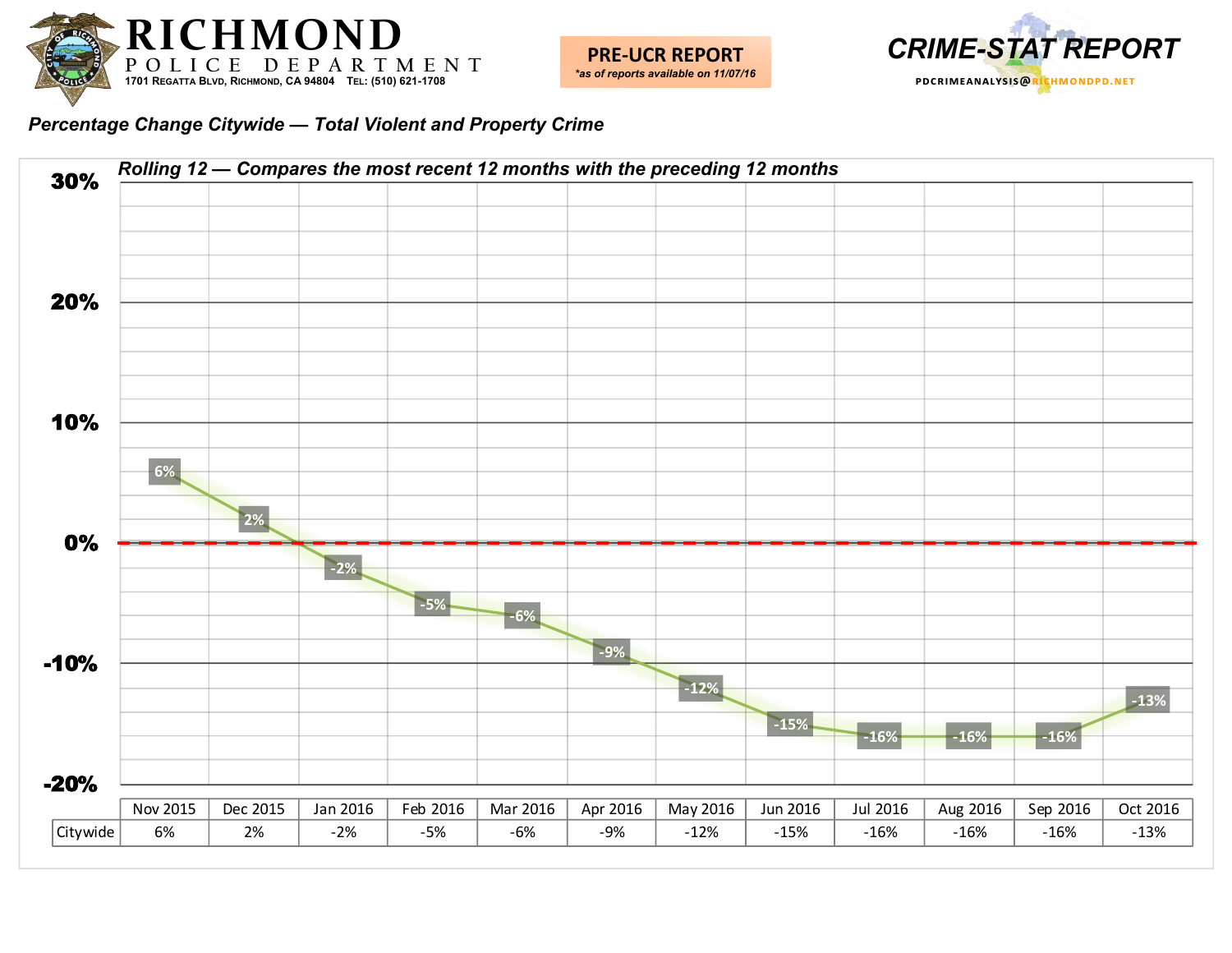



#### *Percentage Change by District — Total Violent and Property Crime*



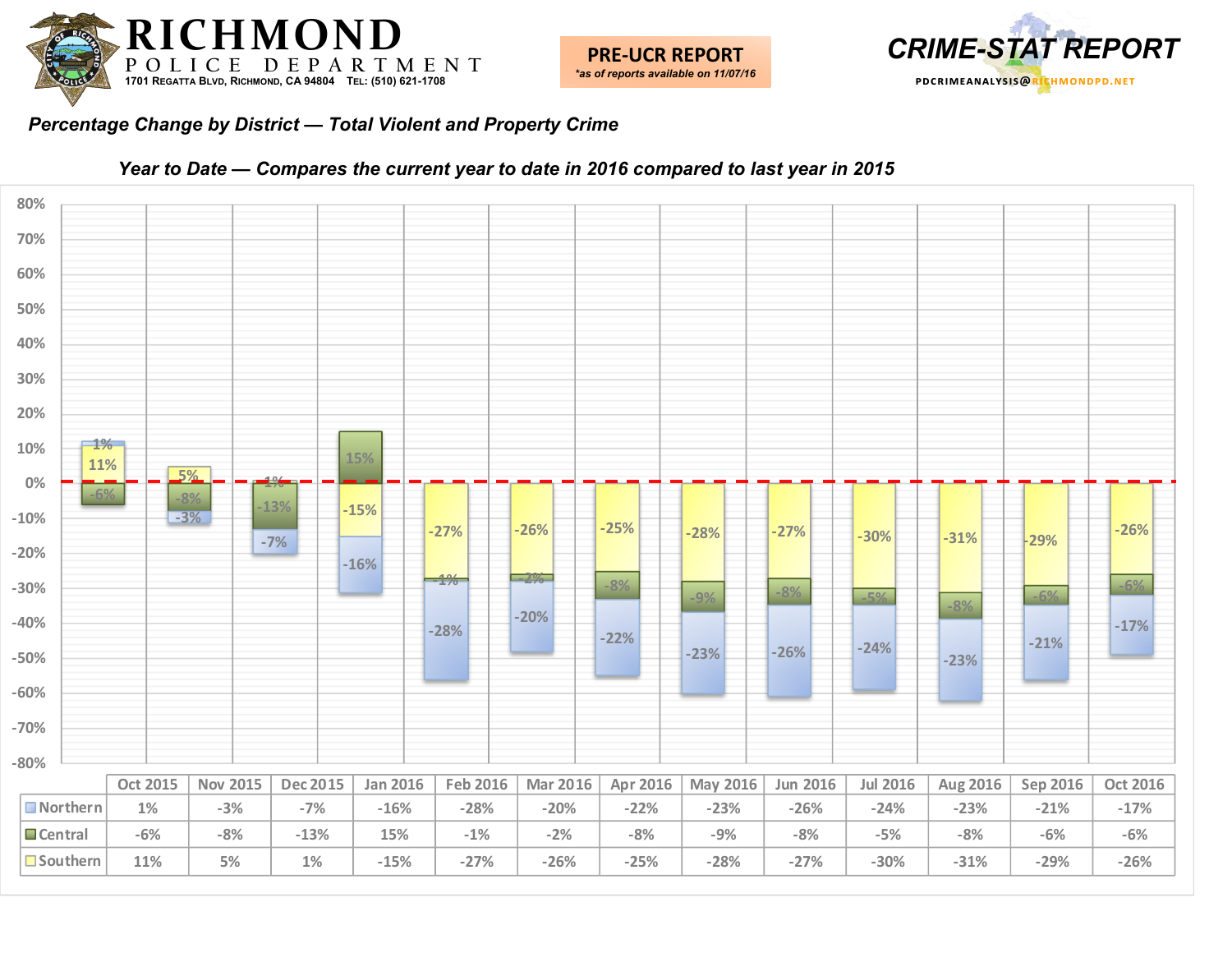



#### *Percentage Change by District — Total Violent and Property Crime*



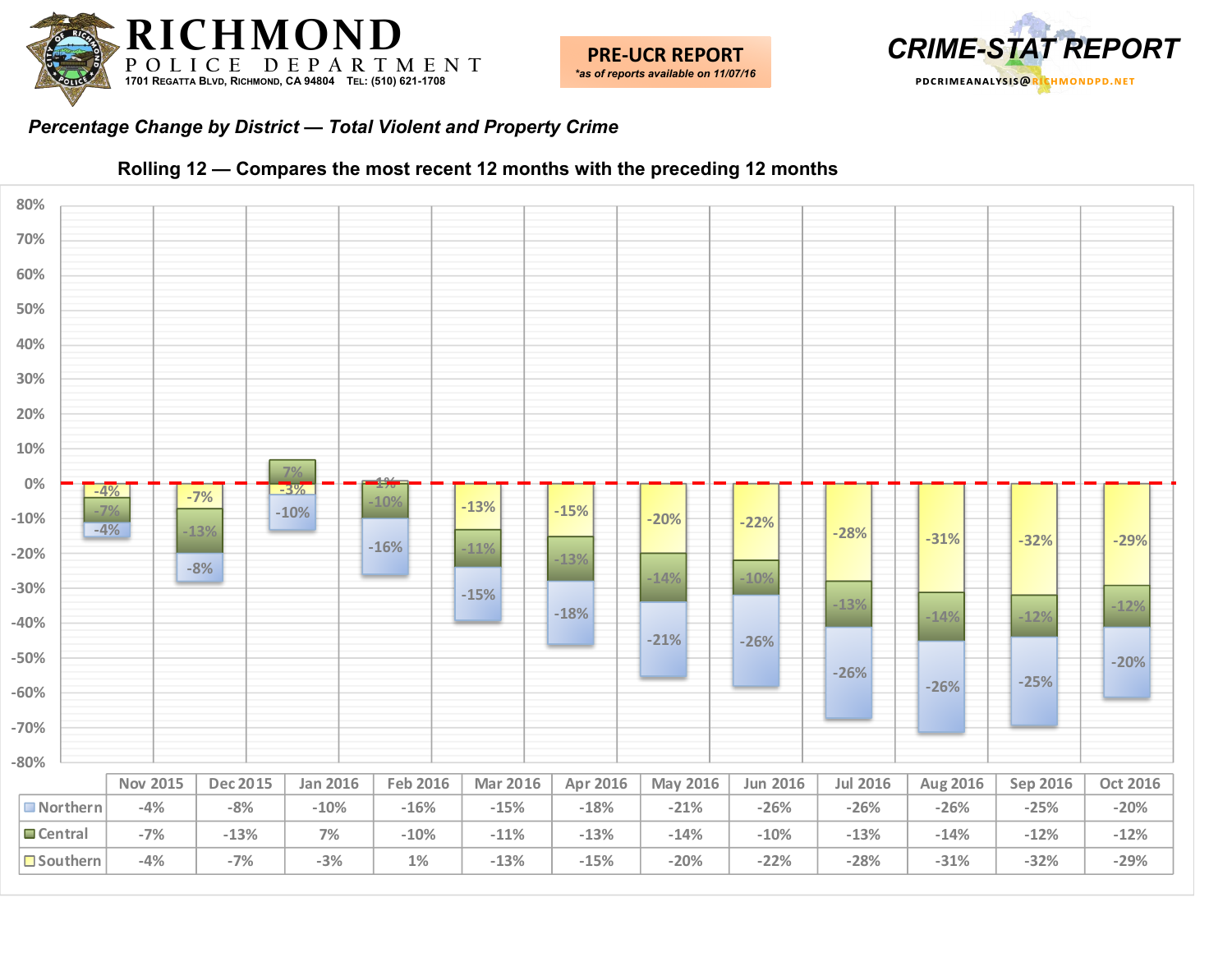



*Crime Rate Progress - comparison with other major cities*

#### $\theta$  **Richmond Richmond 2016 (Oct) Antioch Concord Fairfield Vallejo Berkeley Daly City Inglewood Norwalk Downey West Covina Compton Hawthorne**

### **Violent Crime Rate per 100,000 by California City Full Year 2014-2015**

2015

2016 RPD data is calculated internally from New World interface. All 2014-2015 data are calculated and derived from FBI & Department of Justice documents [https://en.wikipedia.org/wiki/List\\_of\\_United\\_States\\_cities\\_by\\_crime\\_rate\\_\(2014\)](https://en.wikipedia.org/wiki/List_of_United_States_cities_by_crime_rate_(2014)) The Wikipedia link has calculated crime rates per other major cities in the US with populations over 250,000, using the same calculation formats

(See column 4, Violent Crime and column 9, Property Crime)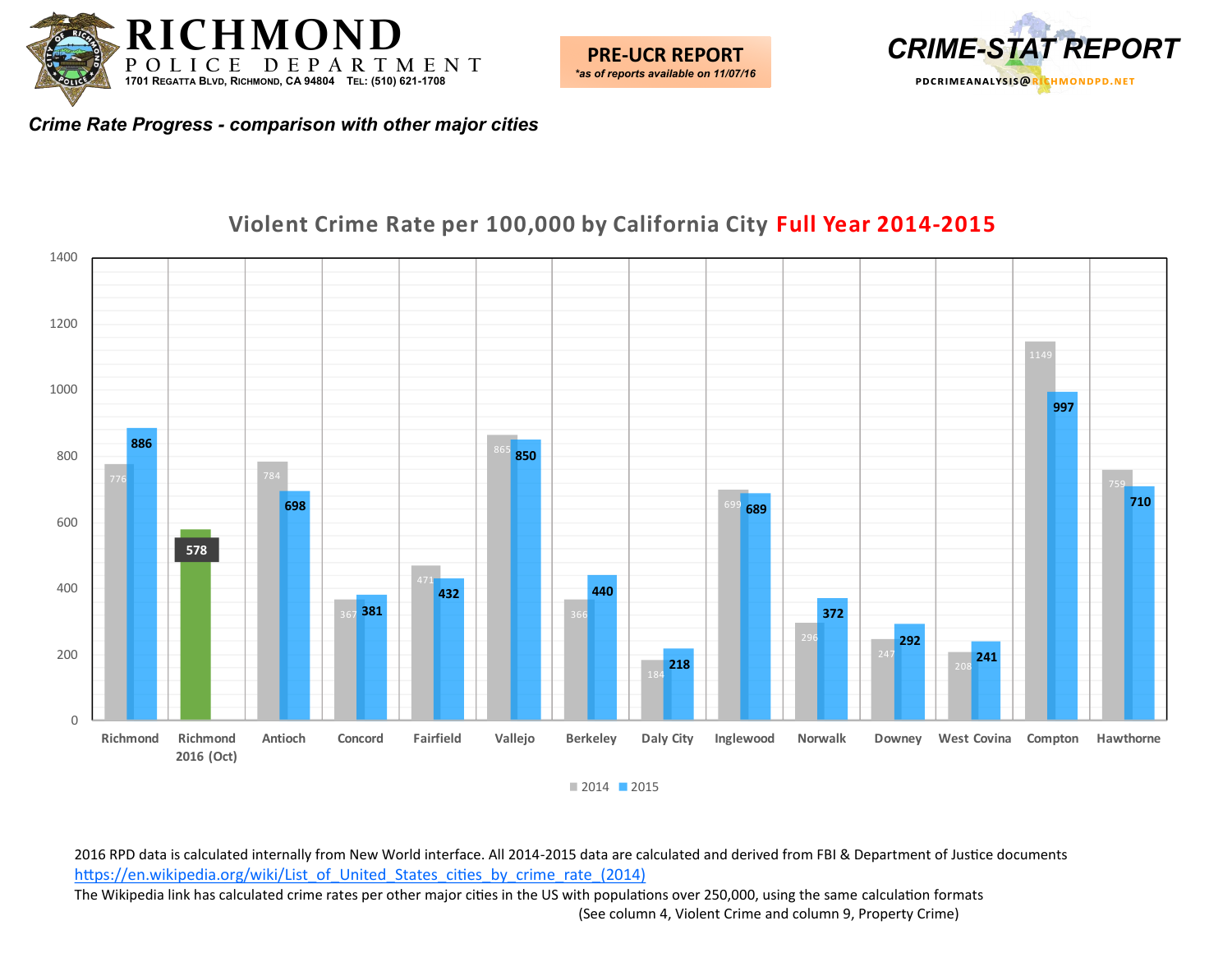



*Crime Rate Progress - comparison with other major cities*



### **Property Crime Rate per 100,000 by California City Full Year 2014-2015**

■ 2014 ■ 2015

2016 RPD data is calculated internally from New World interface. All 2014-2015 data are calculated and derived from FBI & Department of Justice documents [https://en.wikipedia.org/wiki/List\\_of\\_United\\_States\\_cities\\_by\\_crime\\_rate\\_\(2014\)](https://en.wikipedia.org/wiki/List_of_United_States_cities_by_crime_rate_(2014)) The Wikipedia link has calculated crime rates per other major cities in the US with populations over 250,000, using the same calculation formats (See column 4, Violent Crime and column 9, Property Crime)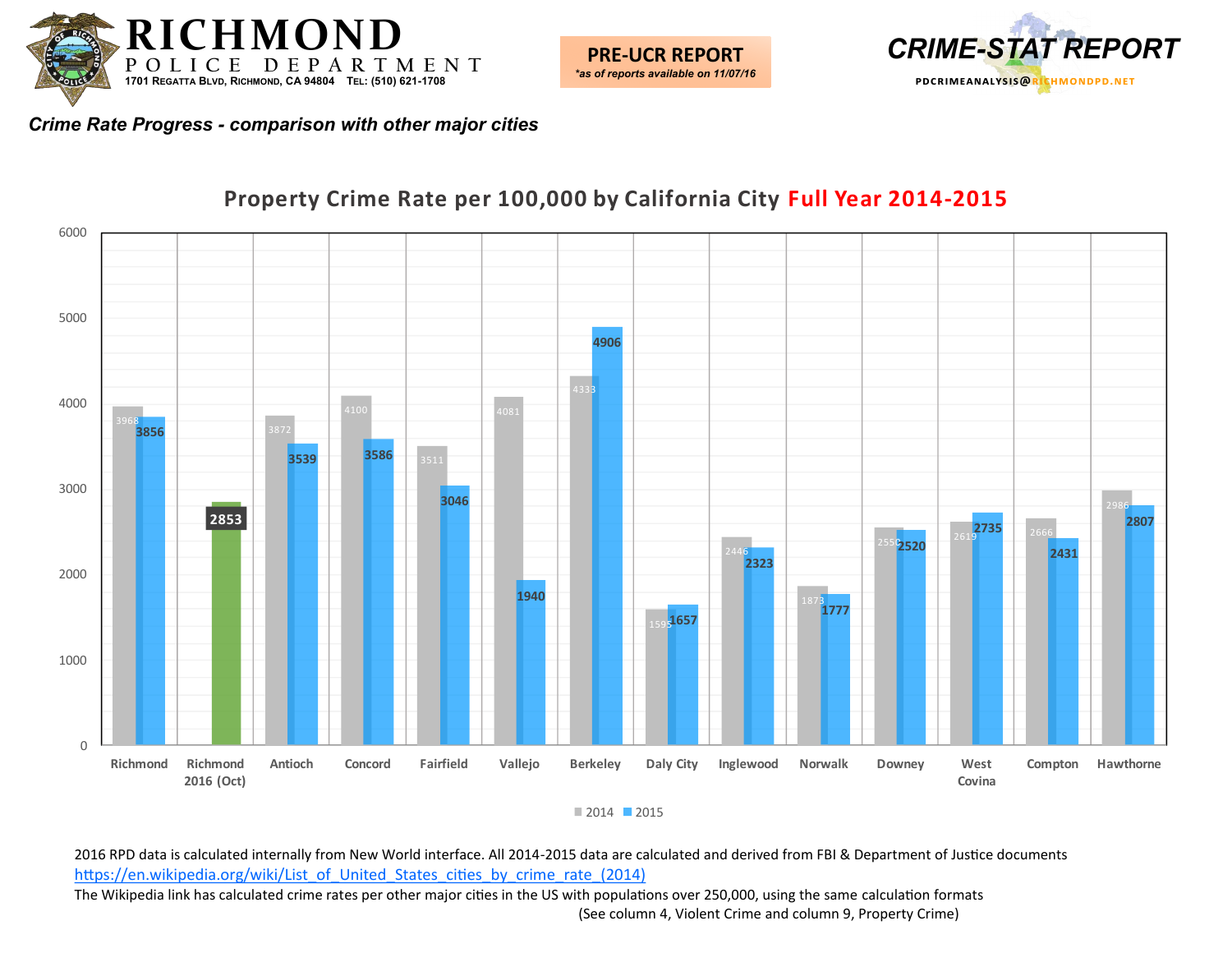

## **PRE-UCR REPORT**



| <b>Southern</b>                   | September October |                         | <b>Month</b> | 24-month                | Std. Dev.               | Last month vs. | YTD 2015 YTD 2016 |                         | <b>YTD</b> | YoY 2014-15                                   | YoY 2015-16    | YoY    |
|-----------------------------------|-------------------|-------------------------|--------------|-------------------------|-------------------------|----------------|-------------------|-------------------------|------------|-----------------------------------------------|----------------|--------|
|                                   |                   |                         | % Change     | average                 | $\left( \pm \right)$    | 24-month avg   |                   |                         |            | % Change 11/14 - 10/15 11/15 - 10/16 % Change |                |        |
| <b>VIOLENT CRIMES</b>             |                   |                         |              |                         |                         |                |                   |                         |            |                                               |                |        |
| [211/A/212.5] Armed Robbery       | 5                 | 6                       | 20%          | 4                       | 3                       | 40%            | 37                | 43                      | 16%        | 55                                            | 48             | $-13%$ |
| [245 A1] Assault D. Weapon        | 4                 | 3                       | $-25%$       | 3                       | $\mathbf{2}$            | $-12%$         | 40                | 31                      | $-23%$     | 45                                            | 37             | $-18%$ |
| [245 A2] Assault Firearm          | $\overline{2}$    | 3                       | 50%          | $\overline{2}$          | $\overline{2}$          | 26%            | 21                | 26                      | 24%        | 26                                            | 31             | 19%    |
| [664/187] Attempt Homicide        | $\mathbf{1}$      | $\mathbf{0}$            | $-100%$      | $\bf{0}$                | $\mathbf{1}$            | $-100%$        | 3                 | $\overline{\mathbf{3}}$ | 0%         | 4                                             | 4              | 0%     |
| [664/211] Attempt Robbery         | $\mathbf{1}$      | $\mathbf 0$             | $-100%$      | $\mathbf 0$             | $\mathbf{0}$            | $-100%$        | $\mathbf{1}$      | $\overline{2}$          | 100%       | $\mathbf{1}$                                  | 3              | 200%   |
| [243 D] Battery, Aggravated       | 0                 | $\mathbf{1}$            | $-%$         | $\mathbf{1}$            | $\mathbf{1}$            | 9%             | 12                | 6                       | $-50%$     | 15                                            | $\overline{7}$ | $-53%$ |
| [215] Carjacking                  | 1                 | $\mathbf{1}$            | 0%           | $\mathbf 0$             | 1                       | 167%           | 6                 | $\overline{2}$          | $-67%$     | $\overline{7}$                                | $\overline{2}$ | $-71%$ |
| [187] Homicide                    | $\overline{2}$    | $\mathbf 0$             | $-100%$      | $\mathbf{1}$            | $\mathbf{1}$            | $-100%$        | 6                 | 11                      | 83%        | 6                                             | 13             | 117%   |
| [261] Rape                        | $\overline{2}$    | $\mathbf{0}$            | $-100%$      | $\mathbf{1}$            | $\mathbf{1}$            | $-100%$        | $\overline{7}$    | 12                      | 71%        | 9                                             | 15             | 67%    |
| [288] Lewd Acts on Child          | 1                 | $\mathbf 0$             | $-100%$      | $\mathbf{1}$            | $\mathbf{1}$            | $-100%$        | 12                | 5                       | $-58%$     | 12                                            | 9              | $-25%$ |
| [211S] Strongarmed Robbery        | 3                 | $\mathbf{1}$            | $-67%$       | $\mathbf{3}$            | $\overline{2}$          | $-66%$         | 34                | 26                      | $-24%$     | 40                                            | 31             | $-23%$ |
| <b>PROPERTY CRIMES</b>            |                   |                         |              |                         |                         |                |                   |                         |            |                                               |                |        |
| $[451]$ Arson                     | $\mathbf{1}$      | $\mathbf{0}$            | $-100%$      | $\mathbf{1}$            | $\mathbf{1}$            | $-100%$        | 9                 | $\overline{\mathbf{z}}$ | $-22%$     | 9                                             | 10             | 11%    |
| [459A] Auto Burglary              | 49                | 22                      | $-55%$       | 31                      | 13                      | $-29%$         | 372               | 265                     | $-29%$     | 446                                           | 311            | $-30%$ |
| [459C] Commercial Burglary        | 1                 | $\overline{\mathbf{3}}$ | 200%         | 3                       | $\mathbf{2}$            | $-11%$         | 41                | 29                      | $-29%$     | 50                                            | 31             | $-38%$ |
| [487] Grand Theft                 | 8                 | $\mathbf{1}$            | $-88%$       | 6                       | 3                       | $-82%$         | 65                | 47                      | $-28%$     | 79                                            | 57             | $-28%$ |
| [484G/488] Petty Theft            | 17                | 12                      | $-29%$       | 23                      | $\overline{7}$          | -49%           | 252               | 198                     | $-21%$     | 320                                           | 243            | $-24%$ |
| [459R] Residential Burglary       | 8                 | $\overline{4}$          | $-50%$       | 11                      | 8                       | $-65%$         | 166               | 55                      | $-67%$     | 211                                           | 60             | $-72%$ |
| [10851] Vehicle Theft             | 6                 | 26                      | 333%         | 25                      | $\overline{7}$          | 5%             | 250               | 227                     | $-9%$      | 318                                           | 279            | $-12%$ |
| <b>Total Violent Crimes</b>       | 22                | 15                      | $-32%$       | 18                      | 5                       | $-14%$         | 179               | 167                     | $-7%$      | 220                                           | 200            | $-9%$  |
| <b>Total Property Crimes</b>      | 90                | 68                      | $-24%$       | 101                     | 24                      | $-32%$         | 1,155             | 828                     | $-28%$     | 1,433                                         | 991            | $-31%$ |
| <b>Total Violent and Property</b> | 112               | 83                      | $-26%$       | 118                     | 27                      | $-30%$         | 1,334             | 995                     | $-25%$     | 1,653                                         | 1,191          | $-28%$ |
| <b>CALLS FOR SERVICE</b>          |                   |                         |              |                         |                         |                |                   |                         |            |                                               |                |        |
| <b>Drug Calls</b>                 | $\overline{2}$    | $\overline{4}$          | 100%         | $\overline{\mathbf{z}}$ | 3                       | $-40%$         | 66                | 68                      | 3%         | 79                                            | 86             | 9%     |
| Loitering/Prostitution Calls      | 27                | 21                      | $-22%$       | 24                      | $\overline{\mathbf{z}}$ | $-11%$         | 251               | 215                     | $-14%$     | 315                                           | 265            | $-16%$ |
| Person with a Gun Calls           | 6                 | $\overline{2}$          | $-67%$       | 4                       | $\mathbf{1}$            | -49%           | 36                | 39                      | 8%         | 47                                            | 51             | 9%     |
| <b>Shots Fired Calls</b>          | 19                | 29                      | 53%          | 32                      | 10                      | $-8%$          | 320               | 330                     | 3%         | 353                                           | 428            | 21%    |
| <b>SHOTSPOTTER</b>                |                   |                         |              |                         |                         |                |                   |                         |            |                                               |                |        |
| Activations                       | 20                | 15                      | $-25%$       | 18                      | 6                       | $-17%$         | 172               | 193                     | 12%        | 195                                           | 257            | 32%    |
| <b>Rounds Detected</b>            | 73                | 81                      | 11%          | 100                     | 46                      | $-19%$         | 1,074             | 963                     | $-10%$     | 1,170                                         | 1,324          | 13%    |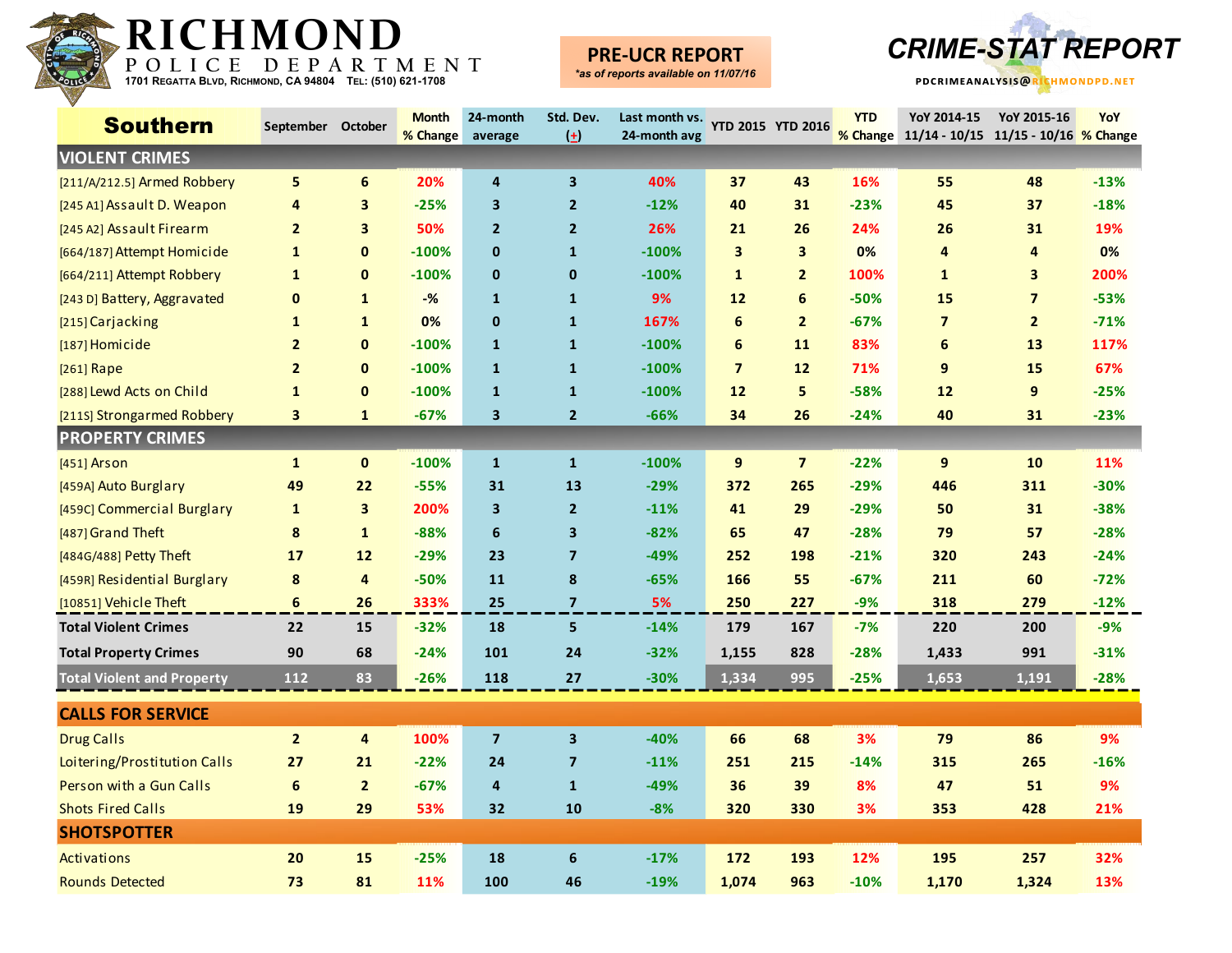

#### **PRE-UCR REPORT** *\*as of reports available on 11/07/16*





| <b>Southern</b>      | Jun |              |    | Jul Aug Sep Oct |              | Last 2 month<br>% Change | 24-month<br>average | Std. Dev.<br>$\left( \pm \right)$ | Last month vs.<br>24-month avg |     | <b>YTD 2015 YTD 2016</b> | <b>YTD</b><br>% Change | YoY 2014-15  | YoY 2015-16<br>11/14 - 10/15 11/15 - 10/16 % Change | YoY    |
|----------------------|-----|--------------|----|-----------------|--------------|--------------------------|---------------------|-----------------------------------|--------------------------------|-----|--------------------------|------------------------|--------------|-----------------------------------------------------|--------|
| <b>ARRESTS</b>       |     |              |    |                 |              |                          |                     |                                   |                                |     |                          |                        |              |                                                     |        |
| Adult Arrests        | 38  | 45           | 49 | 64              | 48           | $-25%$                   | 53                  | 12                                | $-10%$                         | 609 | 467                      | $-23%$                 | 708          | 571                                                 | $-19%$ |
| Juvenile Arrests     | 1   | 0            | 3  | 3               | 5            | 67%                      | $\overline{2}$      | $\overline{2}$                    | 107%                           | 25  | 21                       | $-16%$                 | 32           | 26                                                  | $-19%$ |
|                      |     |              |    |                 |              |                          |                     |                                   |                                |     |                          |                        |              |                                                     |        |
| Felony Arrests       | 13  | 19           | 20 | 35 <sub>2</sub> | 19           | $-46%$                   | 21                  | $\overline{7}$                    | $-7%$                          | 223 | 198                      | $-11%$                 | 255          | 237                                                 | $-7%$  |
| Misdemeanor Arrests  | 13  | 14           | 16 | 18              | 20           | 11%                      | 22                  | 6                                 | $-7%$                          | 255 | 168                      | $-34%$                 | 301          | 217                                                 | $-28%$ |
| Turned Over          | 13  | 12           | 16 | 14              | 14           | 0%                       | 14                  | 4                                 | 3%                             | 156 | 122                      | $-22%$                 | 184          | 143                                                 | $-22%$ |
|                      |     |              |    |                 |              |                          |                     |                                   |                                |     |                          |                        |              |                                                     |        |
| Arrestees Booked     | 37  | 42           | 49 | 65              | 52           | $-20%$                   | 54                  | 12                                | $-4%$                          | 625 | 466                      | $-25%$                 | 727          | 575                                                 | $-21%$ |
| Arrestees Cited      |     | $\mathbf{2}$ | 3  | $\mathbf{0}$    | $\mathbf{0}$ | $-$ %                    | $\mathbf{1}$        | $\mathbf{1}$                      | $-100%$                        | 8   | 10                       | 25%                    | 12           | 10                                                  | $-17%$ |
| Arrestees 849ed      | 1   | 1            | 0  | $\overline{2}$  | 1            | $-50%$                   | $\mathbf{1}$        | $\mathbf{1}$                      | 85%                            | 1   | 12                       | 1100%                  | $\mathbf{1}$ | 12                                                  | 1100%  |
|                      |     |              |    |                 |              |                          |                     |                                   |                                |     |                          |                        |              |                                                     |        |
| <b>Total Arrests</b> | 39  | 45           | 52 | 67              | 53           | $-21%$                   | 56                  | 11                                | $-5%$                          | 634 | 488                      | $-23%$                 | 740          | 597                                                 | $-19%$ |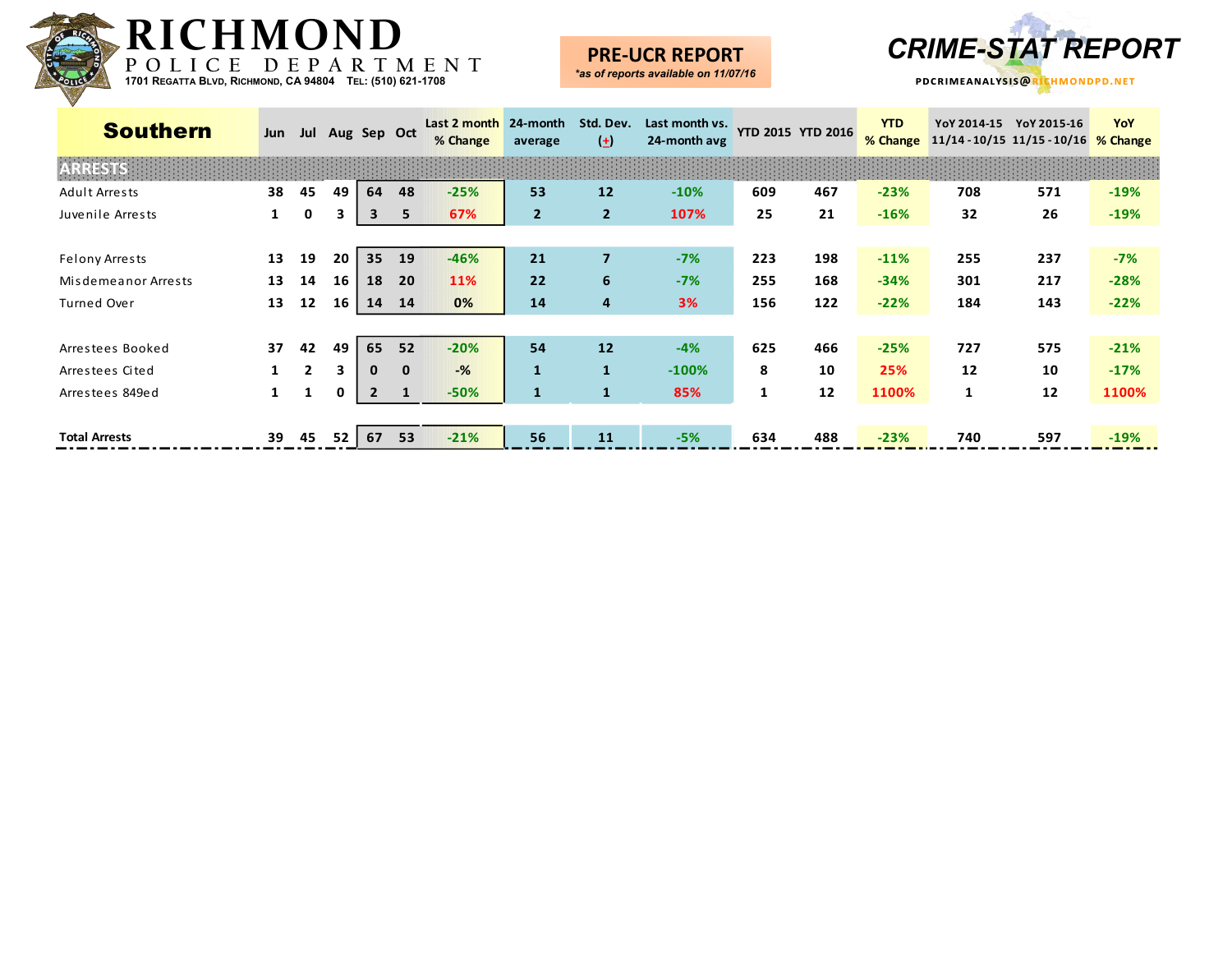

## **PRE-UCR REPORT**



| <b>Beat 1</b>                     | <b>Sep</b>  | Oct          | <b>Diff</b><br>$+/-$ | <b>Monthly</b><br>% Change | <b>YTD</b><br>2015 | <b>YTD</b><br>2016 | <b>Diff</b><br>$+/-$ | Year-to-Date<br>% Change | <b>Bea</b>      |
|-----------------------------------|-------------|--------------|----------------------|----------------------------|--------------------|--------------------|----------------------|--------------------------|-----------------|
|                                   |             |              |                      | <b>Violent Crimes</b>      |                    |                    |                      |                          |                 |
| Armed Robbery                     | $\mathbf 2$ | $\mathbf 2$  | $\mathbf{0}$         | 0%                         | 13                 | 16                 | 3                    | 23%                      | Armed F         |
| Assault - Deadly Weapon           | 1           | $\mathbf{2}$ | 1                    | 100%                       | 11                 | 5                  | -6                   | $-55%$                   | Assault         |
| Assault - Firearm                 | 0           | $\mathbf{2}$ | $\mathbf{2}$         | $-$ %                      | 4                  | 6                  | $\overline{2}$       | 50%                      | Assault         |
| Attempted Homicide                | 0           | 0            | 0                    | $-$ %                      | 0                  | 1                  | 1                    | $-$ %                    | Attempt         |
| Attempted Robbery                 | 0           | 0            | 0                    | $-$ %                      | 0                  | 0                  | 0                    | $-9/6$                   | Attempt         |
| Battery - Serious Injury          | 0           | 1            | 1                    | $-$ %                      | 1                  | 3                  | $\mathbf{2}$         | 200%                     | Battery -       |
| Carjacking                        | 1           | 1            | 0                    | 0%                         | 1                  | 0                  | $-1$                 | $-100%$                  | Carjack         |
| Homicide                          | 0           | 0            | 0                    | $-$ %                      | 0                  | 1                  | 1                    | $-$ %                    | Homicio         |
| Rape                              | $\mathbf 2$ | 0            | $-2$                 | $-100%$                    | 4                  | 6                  | 2                    | 50%                      | Rape            |
| Lewd Acts on Child                | 0           | 0            | 0                    | $-%$                       | 1                  | 1                  | 0                    | 0%                       | Lewd A          |
| Strong-Arm Robbery                | 0           | 0            | 0                    | $-$ %                      | 4                  | 9                  | 5                    | 125%                     | Strong-         |
|                                   |             |              |                      | <b>Property Crimes</b>     |                    |                    |                      |                          |                 |
| Arson                             | 1           | 0            | $-1$                 | $-100%$                    | 4                  | 2                  | $-2$                 | $-50%$                   | Arson           |
| Auto Burglary                     | 13          | $\mathbf{2}$ | $-11$                | $-85%$                     | 91                 | 60                 | $-31$                | $-34%$                   | Auto Bu         |
| <b>Commercial Burglary</b>        | 1           | $\mathbf{2}$ | 1                    | 100%                       | 17                 | 11                 | -6                   | $-35%$                   | Comme           |
| <b>Grand Theft</b>                | 3           | 1            | $-2$                 | $-67%$                     | 22                 | 19                 | -3                   | $-14%$                   | Grand T         |
| Petty Theft                       | 9           | 1            | -8                   | $-89%$                     | 52                 | 64                 | 12                   | 23%                      | Petty Th        |
| <b>Residential Burglary</b>       | 0           | 3            | 3                    | $-$ %                      | 19                 | 12                 | $-7$                 | $-37%$                   | Resider         |
| <b>Vehicle Theft</b>              | 5           | 8            | 3                    | 60%                        | 88                 | 64                 | $-24$                | $-27%$                   | Vehicle         |
| <b>Total Violent Crimes</b>       | 6           | 8            | $\mathbf{2}$         | 33%                        | 39                 | 48                 | 9                    | 23%                      | <b>Total Vi</b> |
| <b>Total Property Crimes</b>      | 32          | 17           | $-15$                | $-47%$                     | 293                | 232                | $-61$                | $-21%$                   | <b>Total Pr</b> |
| <b>Total Violent and Property</b> | 38          | 25           | -13                  | $-34%$                     | 332                | 280                | -52                  | $-16%$                   | <b>Total Vi</b> |
|                                   |             |              |                      | <b>Calls for Service</b>   |                    |                    |                      |                          |                 |
| Drug Calls                        | 0           | 1            | 1                    | $-$ %                      | 20                 | 23                 | 3                    | 15%                      | Drug Ca         |
| Loitering/Prostitution Calls      | 17          | 15           | $-2$                 | $-12%$                     | 171                | 148                | $-23$                | $-13%$                   | Loitering       |
| Person with a Gun Calls           | 1           | $\mathbf 2$  | 1                    | 100%                       | 8                  | 8                  | $\bf{0}$             | 0%                       | Person          |
| <b>Shots Fired Calls</b>          | 5           | 9            | 4                    | 80%                        | 70                 | 72                 | $\mathbf{2}$         | 3%                       | Shots F         |
|                                   |             |              |                      | <b>Shotspotter</b>         |                    |                    |                      |                          |                 |
| Activations                       | 6           | 1            | -5                   | $-83%$                     | 5                  | 23                 | 18                   | 360%                     | Activatio       |
| Rounds Detected                   | 15          | 9            | -6                   | $-40%$                     | 32                 | 98                 | 66                   | 206%                     | Rounds          |

| <b>Beat 2</b>                     | <b>Sep</b> | Oct                     | <b>Diff</b><br>+/-      | <b>Monthly</b><br>% Change | <b>YTD</b><br>2015 | <b>YTD</b><br>2016 | <b>Diff</b><br>$+/-$    | Year-to-Date<br>% Change |
|-----------------------------------|------------|-------------------------|-------------------------|----------------------------|--------------------|--------------------|-------------------------|--------------------------|
|                                   |            |                         |                         | <b>Violent Crimes</b>      |                    |                    |                         |                          |
| Armed Robbery                     | 2          | 2                       | 0                       | 0%                         | 18                 | 15                 | -3                      | $-17%$                   |
| Assault - Deadly Weapon           | 2          | 1                       | -1                      | $-50%$                     | 8                  | 9                  | 1                       | 13%                      |
| Assault - Firearm                 | 1          | 0                       | $-1$                    | $-100%$                    | 6                  | 5                  | $-1$                    | $-17%$                   |
| Attempted Homicide                | 0          | 0                       | 0                       | $-%$                       | 0                  | 1                  | 1                       | $-$ %                    |
| Attempted Robbery                 | 1          | 0                       | -1                      | $-100%$                    | 0                  | 2                  | $\overline{\mathbf{2}}$ | $-9/6$                   |
| Battery - Serious Injury          | 0          | 0                       | 0                       | $-%$                       | 5                  | 0                  | -5                      | $-100%$                  |
| Carjacking                        | 0          | 0                       | 0                       | $-%$                       | 3                  | 1                  | $-2$                    | $-67%$                   |
| Homicide                          | 0          | 0                       | 0                       | $-$ %                      | 0                  | 4                  | 4                       | $-9/6$                   |
| Rape                              | 0          | 0                       | 0                       | $-$ %                      | $\mathbf{2}$       | 1                  | $-1$                    | $-50%$                   |
| Lewd Acts on Child                | 0          | 0                       | 0                       | $-$ %                      | $\mathbf{2}$       | 1                  | $-1$                    | $-50%$                   |
| Strong-Arm Robbery                | 0          | 1                       | 1                       | $-$ %                      | 12                 | 10                 | $-2$                    | $-17%$                   |
|                                   |            |                         |                         | <b>Property Crimes</b>     |                    |                    |                         |                          |
| Arson                             | 0          | 0                       | 0                       | $-$ %                      | 1                  | 6                  | 5                       | 500%                     |
| Auto Burglary                     | 2          | 6                       | 4                       | 200%                       | 52                 | 35                 | $-17$                   | $-33%$                   |
| <b>Commercial Burglary</b>        | 0          | 0                       | 0                       | $-$ %                      | 5                  | 3                  | $-2$                    | $-40%$                   |
| <b>Grand Theft</b>                | 1          | 0                       | $-1$                    | $-100%$                    | 7                  | 5                  | $-2$                    | $-29%$                   |
| Petty Theft                       | 6          | $\mathbf{2}$            | -4                      | $-67%$                     | 48                 | 49                 | 1                       | 2%                       |
| Residential Burglary              | 2          | 0                       | $-2$                    | $-100%$                    | 31                 | 11                 | $-20$                   | $-65%$                   |
| Vehicle Theft                     | 5          | 7                       | $\bf{2}$                | 40%                        | 62                 | 59                 | $-3$                    | $-5%$                    |
| <b>Total Violent Crimes</b>       | 6          | 4                       | $-2$                    | $-33%$                     | 56                 | 49                 | $-7$                    | $-13%$                   |
| <b>Total Property Crimes</b>      | 16         | 15                      | $-1$                    | $-6%$                      | 206                | 168                | $-38$                   | $-18%$                   |
| <b>Total Violent and Property</b> | 22         | 19                      | -3                      | $-14%$                     | 262                | 217                | -45                     | $-17%$                   |
|                                   |            |                         |                         | <b>Calls for Service</b>   |                    |                    |                         |                          |
| Drug Calls                        | 0          | $\overline{\mathbf{2}}$ | $\overline{\mathbf{2}}$ | $-$ %                      | 22                 | 21                 | $-1$                    | $-5%$                    |
| Loitering/Prostitution Calls      | 3          | $\mathbf{2}$            | $-1$                    | $-33%$                     | 45                 | 22                 | $-23$                   | $-51%$                   |
| Person with a Gun Calls           | 1          | 0                       | $-1$                    | $-100%$                    | 7                  | 14                 | $\overline{7}$          | 100%                     |
| Shots Fired Calls                 | 7          | 9                       | $\overline{\mathbf{2}}$ | 29%                        | 83                 | 106                | 23                      | 28%                      |
|                                   |            |                         | <b>Shotspotter</b>      |                            |                    |                    |                         |                          |
| Activations                       | 10         | 6                       | -4                      | $-40%$                     | 91                 | 90                 | $-1$                    | $-1%$                    |
| Rounds Detected                   | 37         | 30                      | -7                      | $-19%$                     | 451                | 426                | $-25$                   | $-6%$                    |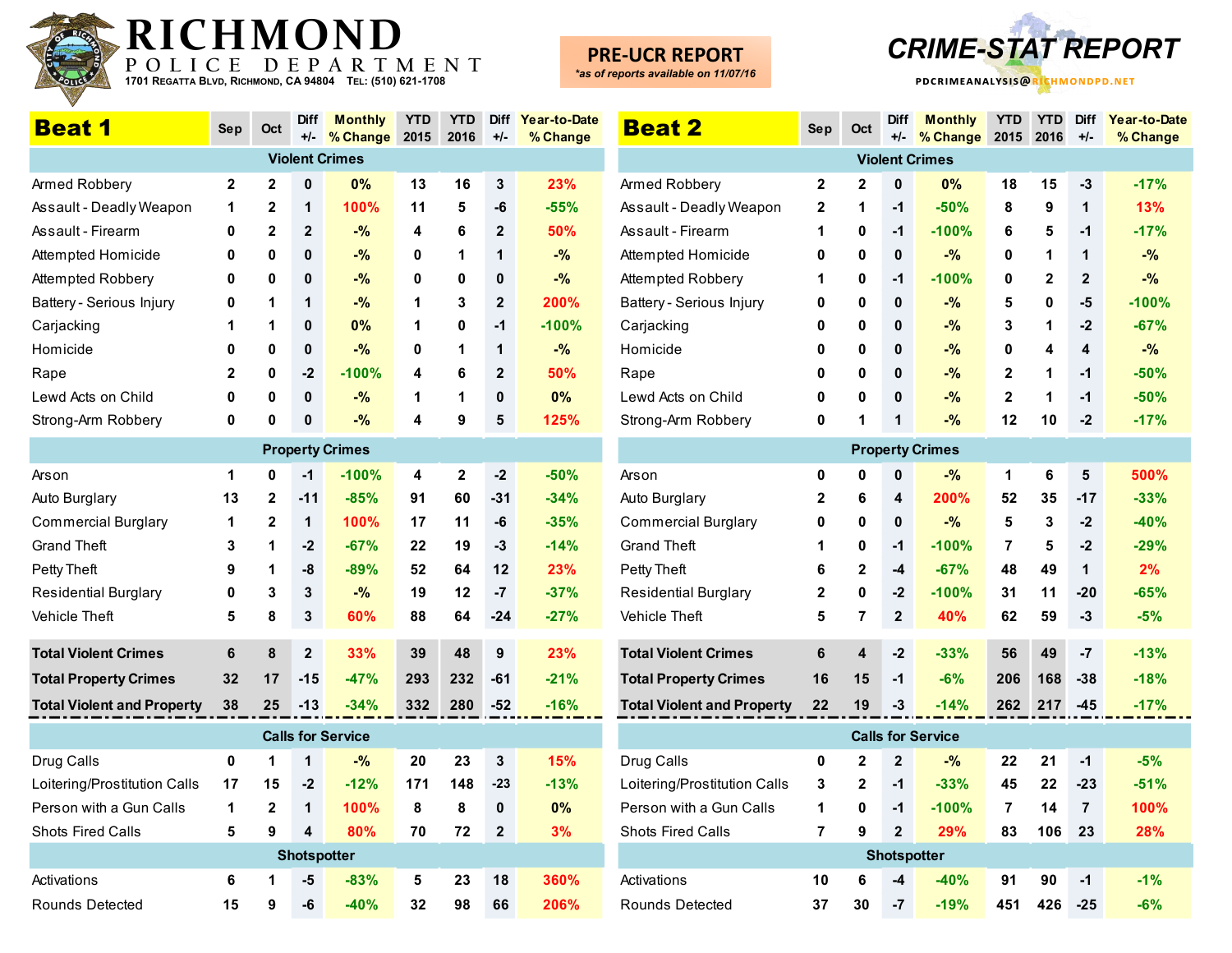| K I (<br>POLI<br>1701 REGATTA BLVD, RICHMOND, CA 94804 TEL: (510) 621-1708 | C E            | D E          | $\mathbf{P}$         | MUND<br>ARTMENT                 |              |                    |                         |                          | <b>PRE-UCR REPORT</b><br>*as of reports available on 11/07/16 |               | <b>CRIME-STAT REPORT</b><br>PDCRIMEANALYSIS@RICHMONDPD.NET             |
|----------------------------------------------------------------------------|----------------|--------------|----------------------|---------------------------------|--------------|--------------------|-------------------------|--------------------------|---------------------------------------------------------------|---------------|------------------------------------------------------------------------|
| <b>Beat 3</b>                                                              | Sep            | Oct          | <b>Diff</b><br>$+/-$ | <b>Monthly</b><br>% Change 2015 | <b>YTD</b>   | <b>YTD</b><br>2016 | Diff<br>$+/-$           | Year-to-Date<br>% Change | <b>Violent Crime by Beat</b><br><b>Year to Date</b>           |               | <b>Property Crime by Beat</b><br><b>Year to Date</b>                   |
|                                                                            |                |              |                      | <b>Violent Crimes</b>           |              |                    |                         |                          |                                                               |               |                                                                        |
| Armed Robbery                                                              | 1              | $\mathbf{2}$ | 1                    | 100%                            | 15           | 11                 | $-4$                    | $-27%$                   |                                                               |               |                                                                        |
| Assault - Deadly Weapon                                                    | 1              | 0            | -1                   | $-100%$                         | 20           | 14                 | $-6$                    | $-30%$                   |                                                               | <b>Beat 1</b> |                                                                        |
| Assault - Firearm                                                          | 1              | 1            | 0                    | 0%                              | 14           | 16                 | $\mathbf{2}$            | 14%                      |                                                               | 28%           | <b>Beat 1</b>                                                          |
| Attempted Homicide                                                         | 1              | 0            | -1                   | $-100%$                         | $\mathbf{2}$ | $\mathbf 1$        | $-1$                    | $-50%$                   |                                                               |               | 27%                                                                    |
| Attempted Robbery                                                          | 0              | 0            | 0                    | $-$ %                           | 1            | 0                  | $-1$                    | $-100%$                  | <b>Beat 3</b>                                                 |               | <b>Beat 3</b>                                                          |
| Battery - Serious Injury                                                   | $\mathbf 0$    | 0            | 0                    | $-$ %                           | 3            | 3                  | $\mathbf 0$             | 0%                       | 43%                                                           |               | 53%                                                                    |
| Carjacking                                                                 | 0              | $\mathbf{0}$ | 0                    | $-$ %                           | 1            | $\mathbf 0$        | $-1$                    | $-100%$                  |                                                               |               | <b>Beat 2</b>                                                          |
| Homicide                                                                   | 0              | 0            | 0                    | $-$ %                           | 8            | 6                  | $-2$                    | $-25%$                   |                                                               | <b>Beat 2</b> | 20%                                                                    |
| Rape                                                                       | 0              | 0            | $\mathbf 0$          | $-$ %                           | 1            | 4                  | 3                       | 300%                     |                                                               | 29%           |                                                                        |
| Lewd Acts on Child                                                         | 0              | 0            | $\mathbf 0$          | $-$ %                           | 10           | 4                  | -6                      | $-60%$                   |                                                               |               |                                                                        |
| Strong-Arm Robbery                                                         | 3              | 0            | $-3$                 | $-100%$                         | 18           | 13                 | $-5$                    | $-28%$                   |                                                               |               |                                                                        |
|                                                                            |                |              |                      | <b>Property Crimes</b>          |              |                    |                         |                          |                                                               |               | <b>Total Violent and Property Crime by Beat</b><br><b>Year to Date</b> |
| Arson                                                                      | 0              | $\mathbf{0}$ | 0                    | $-$ %                           | 3            | $\mathbf 0$        | $-3$                    | $-100%$                  |                                                               |               |                                                                        |
| Auto Burglary                                                              | 34             | 14           | $-20$                | $-59%$                          | 226          | 175                | $-51$                   | $-23%$                   |                                                               |               |                                                                        |
| <b>Commercial Burglary</b>                                                 | 1              | -1           | 0                    | 0%                              | 21           | 16                 | $-5$                    | $-24%$                   |                                                               |               |                                                                        |
| <b>Grand Theft</b>                                                         | $\mathbf{2}$   | 0            | $-2$                 | $-100%$                         | 35           | 23                 | $-12$                   | $-34%$                   |                                                               |               |                                                                        |
| Petty Theft                                                                | 6              | 9            | 3                    | 50%                             | 142          | 89                 | $-53$                   | $-37%$                   |                                                               |               |                                                                        |
| <b>Residential Burglary</b>                                                | 4              |              | $-3$                 | $-75%$                          | 109          | 38                 | $-71$                   | $-65%$                   |                                                               |               | <b>Beat 1</b><br>28%                                                   |
| Vehicle Theft                                                              | 4              | 11           | $\overline{7}$       | 175%                            | 99           | 107                | 8                       | 8%                       |                                                               |               |                                                                        |
|                                                                            |                |              |                      |                                 |              |                    |                         |                          |                                                               |               |                                                                        |
| <b>Total Violent Crimes</b>                                                | $\overline{7}$ | $\mathbf{3}$ | $-4$                 | $-57%$                          | 93           | 72                 | $-21$                   | $-23%$                   |                                                               |               |                                                                        |
| <b>Total Property Crimes</b>                                               | 51             | 36           | $-15$                | $-29%$                          | 635          | 448                | $-187$                  | $-29%$                   |                                                               | <b>Beat 3</b> |                                                                        |
| <b>Total Violent and Property</b>                                          | 58             | 39           | $-19$                | $-33%$                          | 728          | 520                | $-208$                  | $-29%$                   |                                                               | 51%           |                                                                        |
|                                                                            |                |              |                      | <b>Calls for Service</b>        |              |                    |                         |                          |                                                               |               |                                                                        |
| Drug Calls                                                                 | $\mathbf{2}$   |              | $-1$                 | $-50%$                          | 22           | 22                 | $\pmb{0}$               | 0%                       |                                                               |               |                                                                        |
| Loitering/Prostitution Calls                                               | $\overline{7}$ | 4            | $-3$                 | $-43%$                          | 53           | 46                 | $-7$                    | $-13%$                   |                                                               |               | <b>Beat 2</b>                                                          |
| Person with a Gun Calls                                                    | 4              | 0            | -4                   | $-100%$                         | 22           | 17                 | $-5$                    | $-23%$                   |                                                               |               | 21%                                                                    |
| Shots Fired Calls                                                          | $\overline{7}$ | 11           | 4                    | 57%                             | 166          | 151                | $-15$                   | $-9%$                    |                                                               |               |                                                                        |
|                                                                            |                |              |                      | <b>Shotspotter</b>              |              |                    |                         |                          |                                                               |               |                                                                        |
| Activations                                                                | 4              | 8            | 4                    | 100%                            | 76           | 80                 | $\overline{\mathbf{4}}$ | 5%                       |                                                               |               |                                                                        |
| Rounds Detected                                                            | 21             |              | 42 21                | 100%                            | 591          |                    | 439 - 152               | $-26%$                   |                                                               |               |                                                                        |

**RADICUMOND** 



**Total Violent and Property Crime by Beat Year to Date**

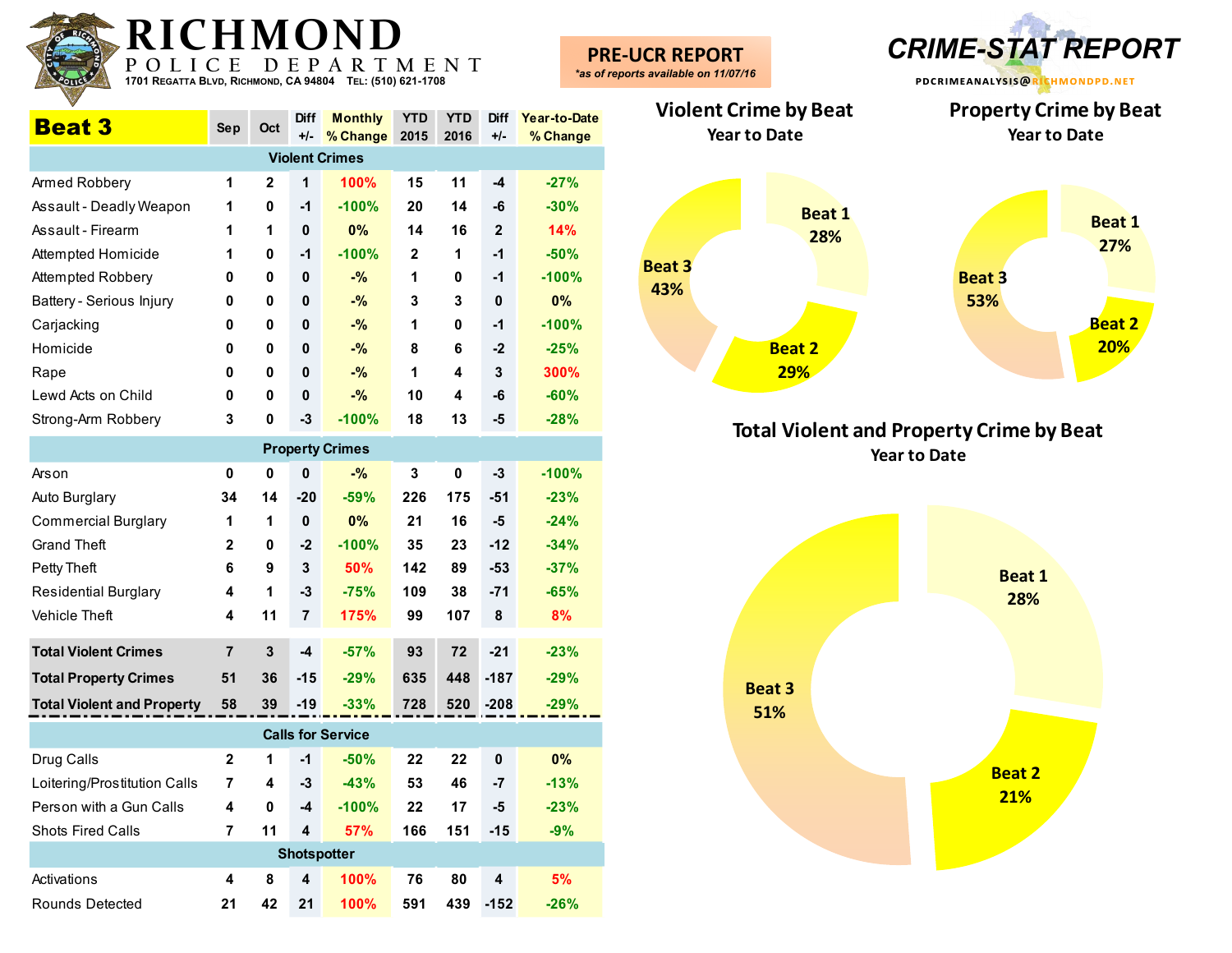

### **PRE-UCR REPORT**



| <b>Central</b>                    | September October       |                  | <b>Month</b><br>% Change | 24-month<br>Average     | Std. Dev.<br>$(\pm)$    | Last month vs.<br>24 month avg | YTD 2015 YTD 2016 |                  | <b>YTD</b> | YoY 2014-15<br>% Change 11/14 - 10/15 11/15 - 10/16 % Change | YoY 2015-16             | <b>YoY</b> |
|-----------------------------------|-------------------------|------------------|--------------------------|-------------------------|-------------------------|--------------------------------|-------------------|------------------|------------|--------------------------------------------------------------|-------------------------|------------|
| <b>VIOLENT CRIMES</b>             |                         |                  |                          |                         |                         |                                |                   |                  |            |                                                              |                         |            |
| [211/A/212.5] Armed Robbery       | 5                       | 6                | 20%                      | 6                       | $\overline{\mathbf{3}}$ | $-3%$                          | 63                | 48               | $-24%$     | 88                                                           | 60                      | $-32%$     |
| [245 A1] Assault D. Weapon        | 4                       | $\overline{7}$   | 75%                      | 5                       | $\overline{2}$          | 39%                            | 44                | 49               | 11%        | 63                                                           | 58                      | $-8%$      |
| [245 A2] Assault Firearm          | $\overline{2}$          | 4                | 100%                     | 3                       | $\overline{2}$          | 41%                            | 22                | 28               | 27%        | 30                                                           | 38                      | 27%        |
| [664/187] Attempt Homicide        | $\mathbf 0$             | $\mathbf{0}$     | $-%$                     | $\mathbf 0$             | $\mathbf{1}$            | $-100%$                        | 5                 | $\overline{2}$   | $-60%$     | 6                                                            | $\overline{2}$          | $-67%$     |
| [664/211] Attempt Robbery         | $\mathbf 0$             | $\mathbf{0}$     | $-%$                     | $\mathbf 0$             | 0                       | $-100%$                        | $\overline{2}$    | $\overline{2}$   | 0%         | $\mathbf{2}$                                                 | $\overline{\mathbf{3}}$ | 50%        |
| [243 D] Battery, Aggravated       | 1                       | 0                | $-100%$                  | $\mathbf{1}$            | $\mathbf{1}$            | $-100%$                        | 14                | 12               | $-14%$     | 16                                                           | 14                      | $-13%$     |
| [215] Carjacking                  | $\overline{2}$          | $\mathbf{1}$     | $-50%$                   | $\mathbf{1}$            | $\mathbf{1}$            | 20%                            | 9                 | 9                | 0%         | 11                                                           | 9                       | $-18%$     |
| [187] Homicide                    | $\mathbf 0$             | 0                | $-%$                     | $\mathbf{0}$            | $\mathbf{1}$            | $-100%$                        | 4                 | 6                | 50%        | 5                                                            | 6                       | 20%        |
| [261] Rape                        | $\overline{2}$          | $\mathbf{0}$     | $-100%$                  | $\mathbf{1}$            | $\mathbf{1}$            | $-100%$                        | $\overline{7}$    | 8                | 14%        | $\overline{7}$                                               | 8                       | 14%        |
| [288] Lewd Acts on Child          | $\mathbf 0$             | $\mathbf{1}$     | $-%$                     | $\mathbf{1}$            | $\mathbf{1}$            | $-14%$                         | 15                | 10               | $-33%$     | 17                                                           | 11                      | $-35%$     |
| [211S] Strongarmed Robbery        | 3                       | $\overline{2}$   | $-33%$                   | $\mathbf{3}$            | $\mathbf{2}$            | $-41%$                         | 38                | 39               | 3%         | 42                                                           | 40                      | -5%        |
| <b>PROPERTY CRIMES</b>            |                         |                  |                          |                         |                         |                                |                   |                  |            |                                                              |                         |            |
| [451] Arson                       | $\mathbf 0$             | $\mathbf{1}$     | $-%$                     | $\mathbf{1}$            | $\mathbf{1}$            | 4%                             | 8                 | $\boldsymbol{9}$ | 13%        | 14                                                           | 9                       | $-36%$     |
| [459A] Auto Burglary              | 23                      | 13               | $-43%$                   | 13                      | 5                       | 3%                             | 129               | 143              | 11%        | 148                                                          | 155                     | 5%         |
| [459C] Commercial Burglary        | $\mathbf 0$             | $\mathbf{1}$     | $-%$                     | $\mathbf{1}$            | $\mathbf{1}$            | $-29%$                         | 19                | 10               | $-47%$     | 22                                                           | 12                      | $-45%$     |
| [487] Grand Theft                 | 3                       | $\overline{2}$   | $-33%$                   | $\mathbf{3}$            | $\overline{2}$          | $-30%$                         | 36                | 26               | $-28%$     | 39                                                           | 30                      | $-23%$     |
| [484G/488] Petty Theft            | 14                      | 15               | 7%                       | 15                      | 4                       | $-1%$                          | 170               | 136              | $-20%$     | 207                                                          | 157                     | $-24%$     |
| [459R] Residential Burglary       | $\overline{\mathbf{z}}$ | 3                | $-57%$                   | $\overline{\mathbf{z}}$ | 3                       | $-60%$                         | 77                | 69               | $-10%$     | 103                                                          | 76                      | $-26%$     |
| [10851] Vehicle Theft             | 24                      | 33               | 38%                      | 26                      | $\overline{\mathbf{z}}$ | 26%                            | 251               | 256              | 2%         | 313                                                          | 314                     | 0%         |
| <b>Total Violent Crimes</b>       | 19                      | 21               | 11%                      | 23                      | $\boldsymbol{6}$        | $-8%$                          | 223               | 213              | $-4%$      | 287                                                          | 249                     | $-13%$     |
| <b>Total Property Crimes</b>      | 71                      | 68               | $-4%$                    | 67                      | 11                      | 2%                             | 690               | 649              | -6%        | 846                                                          | 753                     | $-11%$     |
| <b>Total Violent and Property</b> | 90                      | 89               | $-1%$                    | 89                      | 14                      | 0%                             | 913               | 862              | $-6%$      | 1,133                                                        | 1,002                   | $-12%$     |
| <b>CALLS FOR SERVICE</b>          |                         |                  |                          |                         |                         |                                |                   |                  |            |                                                              |                         |            |
| <b>Drug Calls</b>                 | 11                      | 5                | $-55%$                   | 8                       | 3                       | $-40%$                         | 86                | 82               | -5%        | 100                                                          | 100                     | 0%         |
| Loitering/Prostitution Calls      | $\boldsymbol{6}$        | 15               | 150%                     | 17                      | 6                       | $-9%$                          | 198               | 147              | $-26%$     | 227                                                          | 170                     | $-25%$     |
| Person with a Gun Calls           | 9                       | $\boldsymbol{9}$ | 0%                       | $6\phantom{a}$          | $\overline{2}$          | 49%                            | 55                | 64               | 16%        | 72                                                           | 73                      | 1%         |
| <b>Shots Fired Calls</b>          | 40                      | 30               | $-25%$                   | 39                      | 12                      | $-23%$                         | 366               | 388              | 6%         | 451                                                          | 479                     | 6%         |
| <b>SHOTSPOTTER</b>                |                         |                  |                          |                         |                         |                                |                   |                  |            |                                                              |                         |            |
| Activations                       | 32                      | 20               | $-38%$                   | 28                      | 10                      | $-29%$                         | 267               | 269              | 1%         | 339                                                          | 337                     | $-1%$      |
| Rounds Detected                   | 149                     | 75               | $-50%$                   | 145                     | 65                      | $-48%$                         | 1,411             | 1,387            | $-2%$      | 1,756                                                        | 1,722                   | $-2%$      |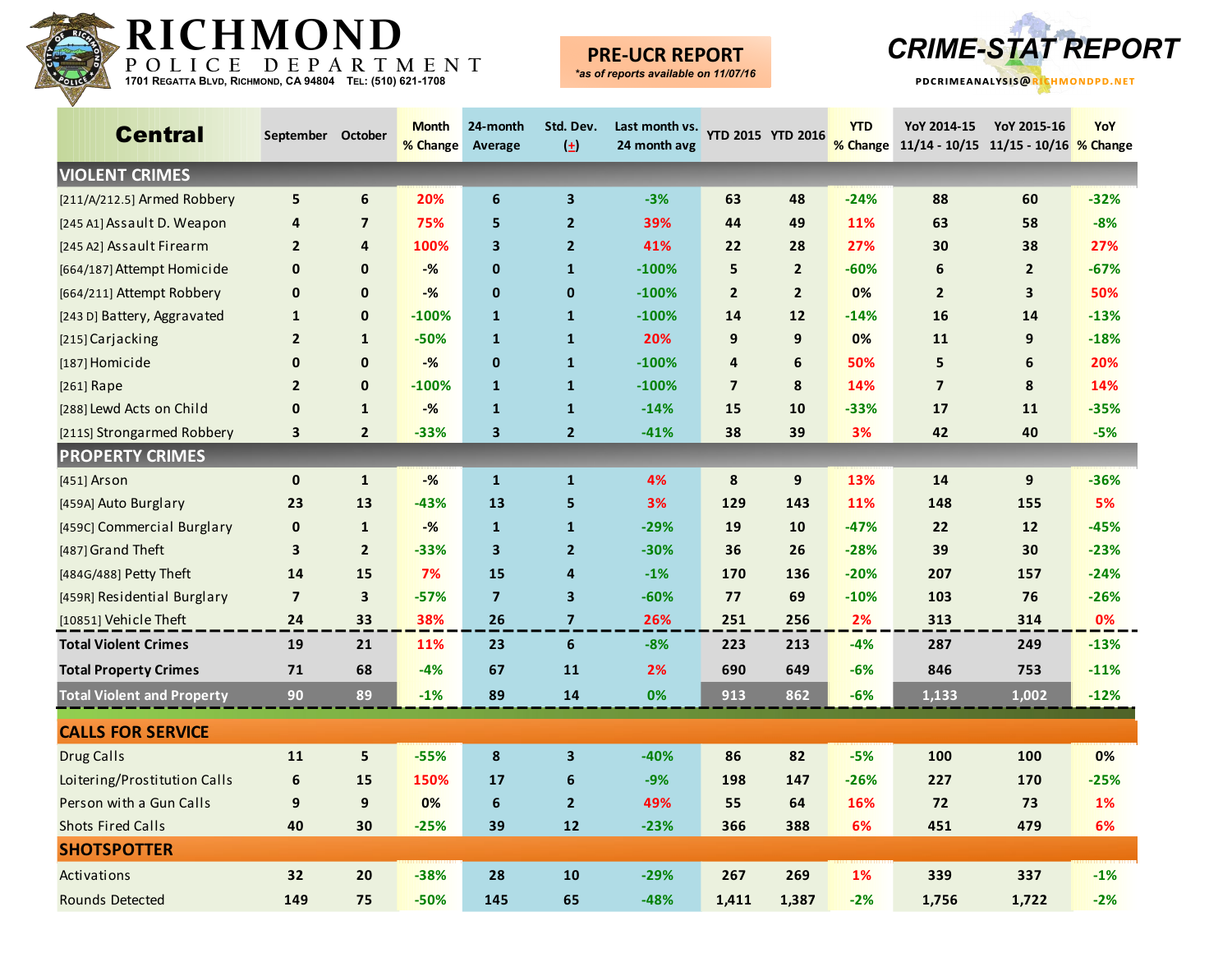

### **PRE-UCR REPORT**



| <b>Central</b>       | Jun          |              |    | Jul Aug Sep Oct |              | % Change | Average                 | $\left( \pm \right)$ | Last 2 month 24-month Std. Dev. Last month vs.<br>24 month avg | YTD 2015 YTD 2016 |     | <b>YTD</b><br>% Change | YoY 2014-15<br>$11/14 - 10/15$ | YoY 2015-16<br>11/15 - 10/16 % Change | YoY    |
|----------------------|--------------|--------------|----|-----------------|--------------|----------|-------------------------|----------------------|----------------------------------------------------------------|-------------------|-----|------------------------|--------------------------------|---------------------------------------|--------|
| <b>ARRESTS</b>       |              |              |    |                 |              |          |                         |                      |                                                                |                   |     |                        |                                |                                       |        |
| Adult Arrests        | 54           | 34           | 54 | 50              | 65           | 30%      | 57                      | 10                   | 14%                                                            | 600               | 554 | $-8%$                  | 729                            | 645                                   | $-12%$ |
| Juvenile Arrests     |              | 0            | 4  | 6               | 3            | $-50%$   | $\overline{\mathbf{3}}$ | $\overline{2}$       | 7%                                                             | 28                | 30  | 7%                     | 30                             | 37                                    | 23%    |
|                      |              |              |    |                 |              |          |                         |                      |                                                                |                   |     |                        |                                |                                       |        |
| Felony Arrests       | 23           | 16           | 22 | 20              | 36           | 80%      | 23                      | 6                    | 56%                                                            | 238               | 233 | $-2%$                  | 284                            | 270                                   | $-5%$  |
| Misdemeanor Arrests  | 20           | 8            | 19 | 24              | 23           | $-4%$    | 23                      | 6                    | <b>1%</b>                                                      | 246               | 211 | $-14%$                 | 290                            | 258                                   | $-11%$ |
| <b>Turned Over</b>   | 12           | 10           | 17 | 12              | 9            | $-25%$   | 14                      | 5.                   | $-36%$                                                         | 144               | 140 | $-3%$                  | 185                            | 154                                   | $-17%$ |
|                      |              |              |    |                 |              |          |                         |                      |                                                                |                   |     |                        |                                |                                       |        |
| Arrestees Booked     | 52           | 34           | 56 | 55              | 67           | 22%      | 59                      | 10                   | 14%                                                            | 614               | 570 | $-7%$                  | 738                            | 668                                   | $-9%$  |
| Arrestees Cited      | 3.           | $\mathbf{0}$ |    |                 | $\mathbf{0}$ | $-100%$  | $\mathbf{1}$            | $\overline{2}$       | $-100%$                                                        | 12                | 11  | $-8%$                  | 18                             | 11                                    | $-39%$ |
| Arrestees 849ed      | $\mathbf{0}$ | 0            |    | $\mathbf 0$     | $\mathbf{1}$ | $-$ %    | $\mathbf 0$             | $\mathbf{1}$         | 300%                                                           | $\overline{2}$    | 3   | 50%                    | 3                              | 3                                     | 0%     |
|                      |              |              |    |                 |              |          |                         |                      |                                                                |                   |     |                        |                                |                                       |        |
| <b>Total Arrests</b> | 55           | 34           | 58 | 56              | 68           | 21%      | 60                      | <b>10</b>            | 13%                                                            | 628               | 584 | $-7%$                  | 759                            | 682                                   | $-10%$ |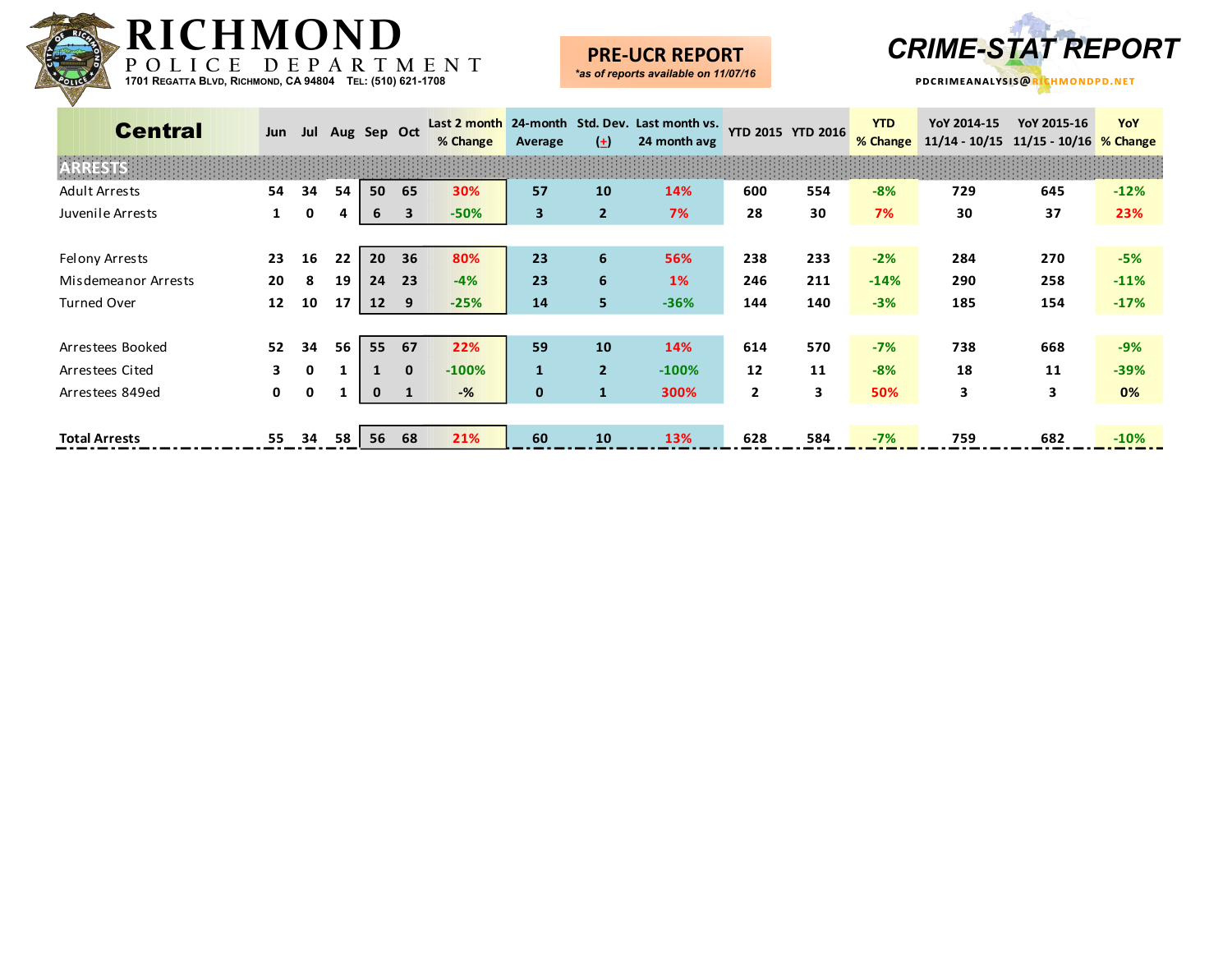

# **PRE-UCR REPORT**

*\*as of reports available on 11/07/16*



| <b>Beat 4</b>                     | <b>Sep</b>   | Oct            | <b>Diff</b><br>$+/-$ | <b>Monthly</b><br>% Change | <b>YTD</b><br>2015 | <b>YTD</b><br>2016 | <b>Diff</b><br>$+/-$ | Year-to-Date<br>% Change |
|-----------------------------------|--------------|----------------|----------------------|----------------------------|--------------------|--------------------|----------------------|--------------------------|
|                                   |              |                |                      | <b>Violent Crimes</b>      |                    |                    |                      |                          |
| Armed Robbery                     | 1            | 4              | 3                    | 300%                       | 24                 | 29                 | 5                    | 21%                      |
| Assault - Deadly Weapon           | 1            | $\overline{2}$ | 1                    | 100%                       | 16                 | 14                 | $-2$                 | $-13%$                   |
| Assault - Firearm                 | 0            | $\mathbf{2}$   | $\mathbf{2}$         | $-$ %                      | 1                  | 4                  | 3                    | 300%                     |
| Attempted Homicide                | 0            | 0              | $\mathbf{0}$         | $-$ %                      | 1                  | 0                  | $-1$                 | $-100%$                  |
| Attempted Robbery                 | 0            | 0              | $\mathbf{0}$         | $-$ %                      | 1                  | 0                  | $-1$                 | $-100%$                  |
| Battery - Serious Injury          | 0            | 0              | $\mathbf{0}$         | $-$ %                      | 5                  | $\mathbf{2}$       | $-3$                 | $-60%$                   |
| Carjacking                        | 1            | 0              | $-1$                 | $-100%$                    | 1                  | $\mathbf 2$        | 1                    | 100%                     |
| Homicide                          | 0            | 0              | $\mathbf{0}$         | $-$ %                      | 1                  | 0                  | $-1$                 | $-100%$                  |
| Rape                              | $\mathbf{2}$ | 0              | $-2$                 | $-100%$                    | $\overline{2}$     | 6                  | 4                    | 200%                     |
| Lewd Acts on Child                | 0            | 1              | 1                    | $-$ %                      | $\mathbf 2$        | 5                  | 3                    | 150%                     |
| Strong-Arm Robbery                | 1            | 1              | $\mathbf{0}$         | 0%                         | 16                 | 19                 | $\mathbf{3}$         | 19%                      |
|                                   |              |                |                      | <b>Property Crimes</b>     |                    |                    |                      |                          |
| Arson                             | 0            | 1              | 1                    | $-$ %                      | 3                  | 4                  | 1                    | 33%                      |
| Auto Burglary                     | 6            | 3              | $-3$                 | $-50%$                     | 35                 | 36                 | 1                    | 3%                       |
| <b>Commercial Burglary</b>        | 1            | 1              | $\mathbf{0}$         | 0%                         | 8                  | 6                  | $-2$                 | $-25%$                   |
| <b>Grand Theft</b>                | 1            | 1              | $\mathbf{0}$         | 0%                         | 11                 | 8                  | $-3$                 | $-27%$                   |
| Petty Theft                       | 7            | 4              | $-3$                 | $-43%$                     | 34                 | 35                 | 1                    | 3%                       |
| <b>Residential Burglary</b>       | 0            | $\mathbf{2}$   | $\mathbf{2}$         | $-$ %                      | 28                 | 17                 | $-11$                | $-39%$                   |
| <b>Vehicle Theft</b>              | 7            | 19             | 12                   | 171%                       | 110                | 115                | 5                    | 5%                       |
| <b>Total Violent Crimes</b>       | 6            | 10             | 4                    | 67%                        | 70                 | 81                 | 11                   | 16%                      |
| <b>Total Property Crimes</b>      | 22           | 31             | 9                    | 41%                        | 229                | 221                | -8                   | $-3%$                    |
| <b>Total Violent and Property</b> | 28           | 41             | 13                   | 46%                        | 299                | 302                | 3                    | 1%                       |

| <b>Calls for Service</b>     |    |    |                    |             |     |     |              |        |  |  |  |  |
|------------------------------|----|----|--------------------|-------------|-----|-----|--------------|--------|--|--|--|--|
| Drug Calls                   | 1  | 0  | -1                 | $-100%$     | 11  | 11  | 0            | $0\%$  |  |  |  |  |
| Loitering/Prostitution Calls | 0  | 3  | 3                  | $-$ %       | 30  | 32  | $\mathbf{2}$ | 7%     |  |  |  |  |
| Person with a Gun Calls      | 1  | 3  | $\mathbf{2}$       | <b>200%</b> | 17  | 12  | -5           | $-29%$ |  |  |  |  |
| <b>Shots Fired Calls</b>     | 10 | 10 | 0                  | $0\%$       | 99  | 102 | 3            | 3%     |  |  |  |  |
|                              |    |    | <b>Shotspotter</b> |             |     |     |              |        |  |  |  |  |
| Activations                  | 12 | 7  | -5                 | $-42%$      | 66  | 58  | -8           | $-12%$ |  |  |  |  |
| Rounds Detected              | 44 | 25 | $-19$              | $-43%$      | 351 | 229 | $-122$       | $-35%$ |  |  |  |  |

| <b>Beat 5</b>                     | <b>Sep</b>         | Oct            | <b>Diff</b><br>$+/-$ | <b>Monthly</b><br>% Change | <b>YTD</b><br>2015 | <b>YTD</b><br>2016 | <b>Diff</b><br>$+/-$ | Year-to-Date<br>% Change |  |  |
|-----------------------------------|--------------------|----------------|----------------------|----------------------------|--------------------|--------------------|----------------------|--------------------------|--|--|
|                                   |                    |                |                      | <b>Violent Crimes</b>      |                    |                    |                      |                          |  |  |
| Armed Robbery                     | 3                  | 2              | -1                   | $-33%$                     | 16                 | 11                 | -5                   | $-31%$                   |  |  |
| Assault - Deadly Weapon           | 0                  | $\mathbf{2}$   | $\mathbf{2}$         | $-$ %                      | 9                  | 14                 | 5                    | 56%                      |  |  |
| Assault - Firearm                 | 0                  | 2              | $\mathbf{2}$         | $-$ %                      | 9                  | 10                 | 1                    | 11%                      |  |  |
| Attempted Homicide                | 0                  | 0              | 0                    | $-9/6$                     | 2                  | 1                  | $-1$                 | $-50%$                   |  |  |
| Attempted Robbery                 | 0                  | 0              | 0                    | $-9/6$                     | 1                  | 1                  | 0                    | 0%                       |  |  |
| Battery - Serious Injury          | 0                  | 0              | 0                    | $-$ %                      | 1                  | $\mathbf{2}$       | 1                    | 100%                     |  |  |
| Carjacking                        | 0                  | 0              | 0                    | $-$ %                      | 2                  | 0                  | $-2$                 | $-100%$                  |  |  |
| Homicide                          | 1                  | 0              | -1                   | $-100%$                    | 1                  | 4                  | 3                    | 300%                     |  |  |
| Rape                              | 0                  | 0              | 0                    | $-$ %                      | 3                  | 3                  | 0                    | 0%                       |  |  |
| Lewd Acts on Child                | 0                  | 0              | 0                    | $-9/6$                     | 7                  | 2                  | -5                   | $-71%$                   |  |  |
| Strong-Arm Robbery                | 0                  | 0              | $\mathbf 0$          | $-$ %                      | $\mathbf{2}$       | $\overline{2}$     | 0                    | 0%                       |  |  |
|                                   |                    |                |                      | <b>Property Crimes</b>     |                    |                    |                      |                          |  |  |
| Arson                             | $\pmb{0}$          | 0              | $\bf{0}$             | $-$ %                      | 4                  | $\mathbf 2$        | $-2$                 | $-50%$                   |  |  |
| Auto Burglary                     | 3                  | 2              | -1                   | $-33%$                     | 21                 | 20                 | $-1$                 | $-5%$                    |  |  |
| <b>Commercial Burglary</b>        | 0                  | 0              | 0                    | $-$ %                      | $\mathbf{2}$       | 0                  | $-2$                 | $-100%$                  |  |  |
| <b>Grand Theft</b>                | 1                  | 1              | 0                    | 0%                         | 7                  | 7                  | 0                    | 0%                       |  |  |
| Petty Theft                       | 0                  | 2              | $\mathbf{2}$         | $-9/6$                     | 34                 | 30                 | -4                   | $-12%$                   |  |  |
| <b>Residential Burglary</b>       | 3                  | 1              | $-2$                 | $-67%$                     | 24                 | 24                 | 0                    | 0%                       |  |  |
| Vehicle Theft                     | 8                  | 4              | $-4$                 | $-50%$                     | 60                 | 61                 | 1                    | 2%                       |  |  |
| <b>Total Violent Crimes</b>       | 4                  | 6              | $\mathbf{2}$         | 50%                        | 53                 | 50                 | $-3$                 | $-6%$                    |  |  |
| <b>Total Property Crimes</b>      | 15                 | 10             | -5                   | $-33%$                     | 152                | 144                | -8                   | $-5%$                    |  |  |
| <b>Total Violent and Property</b> | 19                 | 16             | -3                   | $-16%$                     | 205                | 194                | -11                  | $-5%$                    |  |  |
|                                   |                    |                |                      | <b>Calls for Service</b>   |                    |                    |                      |                          |  |  |
| Drug Calls                        | 4                  | $\overline{2}$ | $-2$                 | $-50%$                     | 28                 | 24                 | -4                   | $-14%$                   |  |  |
| Loitering/Prostitution Calls      | 0                  | 3              | 3                    | $-$ %                      | 43                 | 35                 | -8                   | $-19%$                   |  |  |
| Person with a Gun Calls           | 4                  | 3              | -1                   | $-25%$                     | 9                  | 23                 | 14                   | 156%                     |  |  |
| <b>Shots Fired Calls</b>          | 14                 | 10             | -4                   | $-29%$                     | 138                | 141                | 3                    | 2%                       |  |  |
|                                   | <b>Shotspotter</b> |                |                      |                            |                    |                    |                      |                          |  |  |

Activations **20 14 -6 -30% 78 101 23 29%** Rounds Detected **177 69 -108 -61% 406 610 204 50%**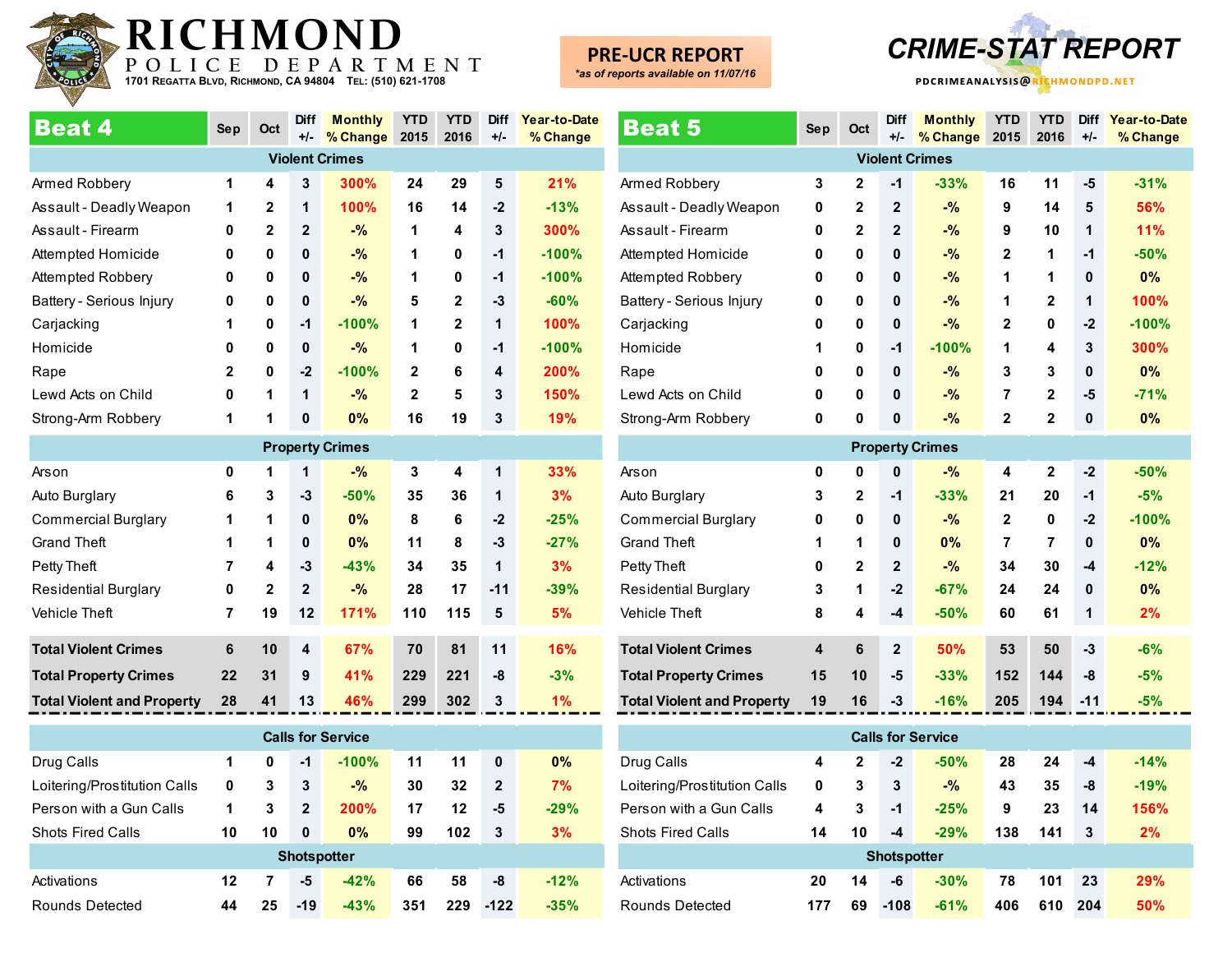

| <b>Beat 6</b>            | <b>Sep</b>   | Oct | <b>Diff</b><br>$+/-$ | <b>Monthly</b><br>% Change | <b>YTD</b><br>2015 | <b>YTD</b><br>2016 | <b>Diff</b><br>+/- | Year-to-Date<br>% Change |
|--------------------------|--------------|-----|----------------------|----------------------------|--------------------|--------------------|--------------------|--------------------------|
|                          |              |     |                      | <b>Violent Crimes</b>      |                    |                    |                    |                          |
| Armed Robbery            | 1            | 4   | 3                    | 300%                       | 21                 | 13                 | -8                 | $-38%$                   |
| Assault - Deadly Weapon  | 3            | 3   | $\mathbf{0}$         | 0%                         | 18                 | 22                 | 4                  | 22%                      |
| Assault - Firearm        | $\mathbf{2}$ | 0   | $-2$                 | $-100%$                    | 8                  | 14                 | 6                  | 75%                      |
| Attempted Homicide       | 0            | 0   | $\mathbf{0}$         | $-$ %                      | 0                  | 1                  | 1                  | $-$ %                    |
| Attempted Robbery        | 0            | 0   | $\mathbf{0}$         | $-$ %                      | 1                  | 1                  | 0                  | $0\%$                    |
| Battery - Serious Injury | 1            | 0   | $-1$                 | $-100%$                    | 7                  | 8                  | 1                  | 14%                      |
| Carjacking               | 1            | 1   | $\mathbf{0}$         | 0%                         | 8                  | 7                  | $-1$               | $-13%$                   |
| Homicide                 | 0            | 0   | $\mathbf{0}$         | $-$ %                      | 3                  | $\overline{2}$     | $-1$               | $-33%$                   |
| Rape                     | 0            | 0   | $\mathbf{0}$         | $-$ %                      | 3                  | $\mathbf{2}$       | $-1$               | $-33%$                   |
| Lewd Acts on Child       | 0            | 0   | $\mathbf{0}$         | $-$ %                      | 9                  | 4                  | -5                 | $-56%$                   |
| Strong-Arm Robbery       | $\mathbf{2}$ | 1   | $-1$                 | $-50%$                     | 19                 | 16                 | -3                 | $-16%$                   |
|                          |              |     |                      | <b>Dronorty Crimpe</b>     |                    |                    |                    |                          |

| <b>Property Crimes</b>            |    |    |              |         |     |     |              |        |  |  |  |
|-----------------------------------|----|----|--------------|---------|-----|-----|--------------|--------|--|--|--|
| Arson                             | 0  | 0  | $\mathbf{0}$ | $-$ %   | 1   | 3   | $\mathbf{2}$ | 200%   |  |  |  |
| Auto Burglary                     | 14 | 8  | -6           | $-43%$  | 74  | 91  | 17           | 23%    |  |  |  |
| <b>Commercial Burglary</b>        | 0  | 0  | $\mathbf{0}$ | $-$ %   | 12  | 5   | -7           | $-58%$ |  |  |  |
| <b>Grand Theft</b>                | 1  | 0  | $-1$         | $-100%$ | 19  | 13  | -6           | $-32%$ |  |  |  |
| Petty Theft                       | 7  | 9  | $\mathbf{2}$ | 29%     | 108 | 72  | $-36$        | $-33%$ |  |  |  |
| <b>Residential Burglary</b>       | 4  | 0  | $-4$         | $-100%$ | 29  | 28  | $-1$         | $-3%$  |  |  |  |
| <b>Vehicle Theft</b>              | 9  | 10 | 1            | 11%     | 90  | 81  | -9           | $-10%$ |  |  |  |
| <b>Total Violent Crimes</b>       | 10 | 9  | $-1$         | $-10%$  | 97  | 90  | $-7$         | $-7%$  |  |  |  |
|                                   |    |    |              |         |     |     |              |        |  |  |  |
| <b>Total Property Crimes</b>      | 35 | 27 | -8           | $-23%$  | 333 | 293 | $-40$        | $-12%$ |  |  |  |
| <b>Total Violent and Property</b> | 45 | 36 | -9           | $-20%$  | 430 | 383 | $-47$        | $-11%$ |  |  |  |

| <b>Calls for Service</b>     |    |    |                    |        |     |     |       |        |  |  |  |
|------------------------------|----|----|--------------------|--------|-----|-----|-------|--------|--|--|--|
| Drug Calls                   | 6  | 3  | -3                 | $-50%$ | 53  | 48  | -5    | $-9%$  |  |  |  |
| Loitering/Prostitution Calls | 6  | 9  | 3                  | 50%    | 117 | 75  | $-42$ | $-36%$ |  |  |  |
| Person with a Gun Calls      | 4  | 3  | $-1$               | $-25%$ | 30  | 29  | $-1$  | $-3%$  |  |  |  |
| <b>Shots Fired Calls</b>     | 16 | 10 | -6                 | $-38%$ | 149 | 146 | $-3$  | $-2%$  |  |  |  |
|                              |    |    | <b>Shotspotter</b> |        |     |     |       |        |  |  |  |
| Activations                  | 18 | 11 | -7                 | $-39%$ | 100 | 90  | $-10$ | $-10%$ |  |  |  |
| Rounds Detected              | 97 | 55 | $-42$              | $-43%$ | 522 | 473 | $-49$ | $-9%$  |  |  |  |

**PRE-UCR REPORT** *\*as of reports available on 11/07/16*



**Violent Crime by Beat Year to Date**





### **Total Violent and Property Crime by Beat Year to Date**

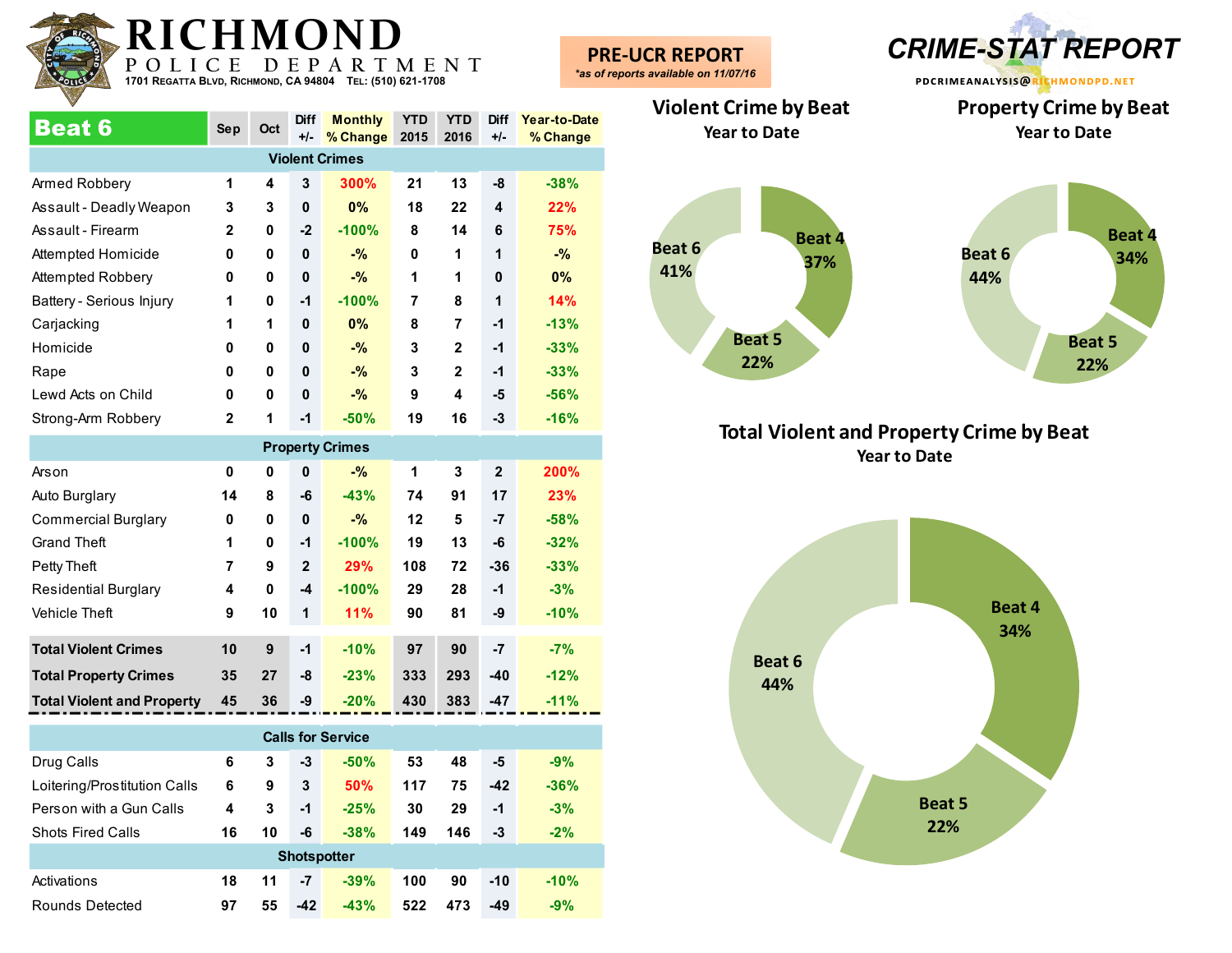

## **PRE-UCR REPORT**



| <b>Northern</b>                   | September October       |                | <b>Month</b> | 24-month                | Std. Dev.               | Last month vs. |                         | <b>YTD 2015 YTD 2016</b> | <b>YTD</b> | YoY 2014-15             | YoY 2015-16            | YoY    |
|-----------------------------------|-------------------------|----------------|--------------|-------------------------|-------------------------|----------------|-------------------------|--------------------------|------------|-------------------------|------------------------|--------|
|                                   |                         |                | % Change     | average                 | $\left( \pm \right)$    | 24-month avg   |                         |                          | % Change   | $11/14 - 10/15$         | 11/15 - 10/16 % Change |        |
| <b>VIOLENT CRIMES</b>             |                         |                |              |                         |                         |                |                         |                          |            |                         |                        |        |
| [211/A/212.5] Armed Robbery       | 3                       | 4              | 33%          | 6                       | 4                       | $-33%$         | 90                      | 33                       | $-63%$     | 102                     | 42                     | $-59%$ |
| [245 A1] Assault D. Weapon        | 3                       | $\mathbf{2}$   | $-33%$       | $\overline{4}$          | $\overline{2}$          | $-46%$         | 45                      | 35                       | $-22%$     | 50                      | 39                     | $-22%$ |
| [245 A2] Assault Firearm          | $\mathbf{1}$            | $\mathbf{1}$   | 0%           | $\mathbf{1}$            | $\mathbf{1}$            | $-4%$          | 13                      | 8                        | $-38%$     | 17                      | 8                      | $-53%$ |
| [664/187] Attempt Homicide        | 0                       | 0              | $-%$         | $\mathbf 0$             | $\mathbf 0$             | $-100%$        | 4                       | 0                        | $-100%$    | 4                       | 1                      | $-75%$ |
| [664/211] Attempt Robbery         | 0                       | $\mathbf{1}$   | $-%$         | $\mathbf 0$             | $\mathbf{1}$            | 300%           | 5                       | $\mathbf{1}$             | $-80%$     | 5                       | $\mathbf{1}$           | $-80%$ |
| [243 D] Battery, Aggravated       | 3                       | $\mathbf{2}$   | $-33%$       | $\mathbf{1}$            | $\mathbf{1}$            | 45%            | 12                      | 16                       | 33%        | 17                      | 16                     | $-6%$  |
| [215] Carjacking                  | $\mathbf 0$             | 3              | $-%$         | $\mathbf{1}$            | $\mathbf{1}$            | 260%           | 10                      | 10                       | 0%         | 10                      | 10                     | 0%     |
| [187] Homicide                    | 1                       | $\mathbf{1}$   | 0%           | $\pmb{0}$               | $\mathbf{1}$            | 118%           | 5                       | 3                        | $-40%$     | 5                       | 6                      | 20%    |
| [261] Rape                        | $\mathbf{2}$            | $\overline{2}$ | 0%           | $\mathbf{1}$            | $\mathbf{1}$            | 100%           | 11                      | 10                       | $-9%$      | 13                      | 11                     | $-15%$ |
| [288] Lewd Acts on Child          | $\pmb{0}$               | $\mathbf 0$    | $-%$         | $\mathbf{1}$            | $\mathbf{1}$            | $-100%$        | $\overline{\mathbf{z}}$ | 5                        | $-29%$     | 9                       | $\overline{7}$         | $-22%$ |
| [211S] Strongarmed Robbery        | $\mathbf{1}$            | 6              | 500%         | 4                       | $\overline{2}$          | 45%            | 37                      | 43                       | 16%        | 46                      | 53                     | 15%    |
| <b>PROPERTY CRIMES</b>            |                         |                |              |                         |                         |                |                         |                          |            |                         |                        |        |
| $[451]$ Arson                     | $\pmb{0}$               | 0              | $-%$         | $\mathbf{1}$            | $\mathbf{1}$            | $-100%$        | $\overline{\mathbf{z}}$ | 10                       | 43%        | $\overline{\mathbf{z}}$ | 10                     | 43%    |
| [459A] Auto Burglary              | 28                      | 21             | $-25%$       | 29                      | 11                      | $-29%$         | 311                     | 248                      | $-20%$     | 415                     | 290                    | $-30%$ |
| [459C] Commercial Burglary        | $\overline{\mathbf{z}}$ | 6              | $-14%$       | 6                       | $\overline{\mathbf{3}}$ | 4%             | 60                      | 60                       | 0%         | 69                      | 69                     | 0%     |
| [487] Grand Theft                 | 6                       | 5              | $-17%$       | 10                      | 3                       | $-50%$         | 102                     | 97                       | $-5%$      | 126                     | 114                    | $-10%$ |
| [484G/488] Petty Theft            | 27                      | 41             | 52%          | 34                      | 12                      | 19%            | 422                     | 288                      | $-32%$     | 501                     | 324                    | $-35%$ |
| [459R] Residential Burglary       | 19                      | 10             | $-47%$       | 20                      | $\boldsymbol{6}$        | $-50%$         | 204                     | 176                      | $-14%$     | 265                     | 215                    | $-19%$ |
| [10851] Vehicle Theft             | 46                      | 57             | 24%          | 46                      | $\overline{\mathbf{z}}$ | 23%            | 458                     | 457                      | 0%         | 549                     | 559                    | 2%     |
| <b>Total Violent Crimes</b>       | 14                      | 22             | 57%          | 20                      | $6\phantom{a}$          | 12%            | 239                     | 164                      | $-31%$     | 278                     | 194                    | $-30%$ |
| <b>Total Property Crimes</b>      | 133                     | 140            | 5%           | 146                     | 24                      | $-4%$          | 1,564                   | 1,336                    | $-15%$     | 1,932                   | 1,581                  | $-18%$ |
| <b>Total Violent and Property</b> | 147                     | 162            | 10%          | 166                     | 27                      | $-2%$          | 1,803                   | 1,500                    | $-17%$     | 2,210                   | 1,775                  | $-20%$ |
| <b>CALLS FOR SERVICE</b>          |                         |                |              |                         |                         |                |                         |                          |            |                         |                        |        |
| Drug Calls                        | 9                       | 10             | 11%          | $\overline{\mathbf{z}}$ | 3                       | 38%            | 74                      | 91                       | 23%        | 79                      | 91                     | 15%    |
| Loitering/Prostitution Calls      | 13                      | 32             | 146%         | 18                      | $\overline{\mathbf{z}}$ | 77%            | 159                     | 243                      | 53%        | 177                     | 243                    | 37%    |
| Person with a Gun Calls           | 3                       | 4              | 33%          | $\overline{\mathbf{a}}$ | $\overline{2}$          | $-9%$          | 42                      | 52                       | 24%        | 49                      | 52                     | 6%     |
| <b>Shots Fired Calls</b>          | 27                      | 34             | 26%          | 27                      | 8                       | 25%            | 269                     | 335                      | 25%        | 298                     | 335                    | 12%    |
| <b>SHOTSPOTTER</b>                |                         |                |              |                         |                         |                |                         |                          |            |                         |                        |        |
| Activations                       | 8                       | 9              | 13%          | $\boldsymbol{9}$        | $\overline{4}$          | $-2%$          | 78                      | 109                      | 40%        | 101                     | 109                    | 8%     |
| Rounds Detected                   | 12                      | 34             | 183%         | 36                      | 23                      | $-6%$          | 316                     | 467                      | 48%        | 388                     | 467                    | 20%    |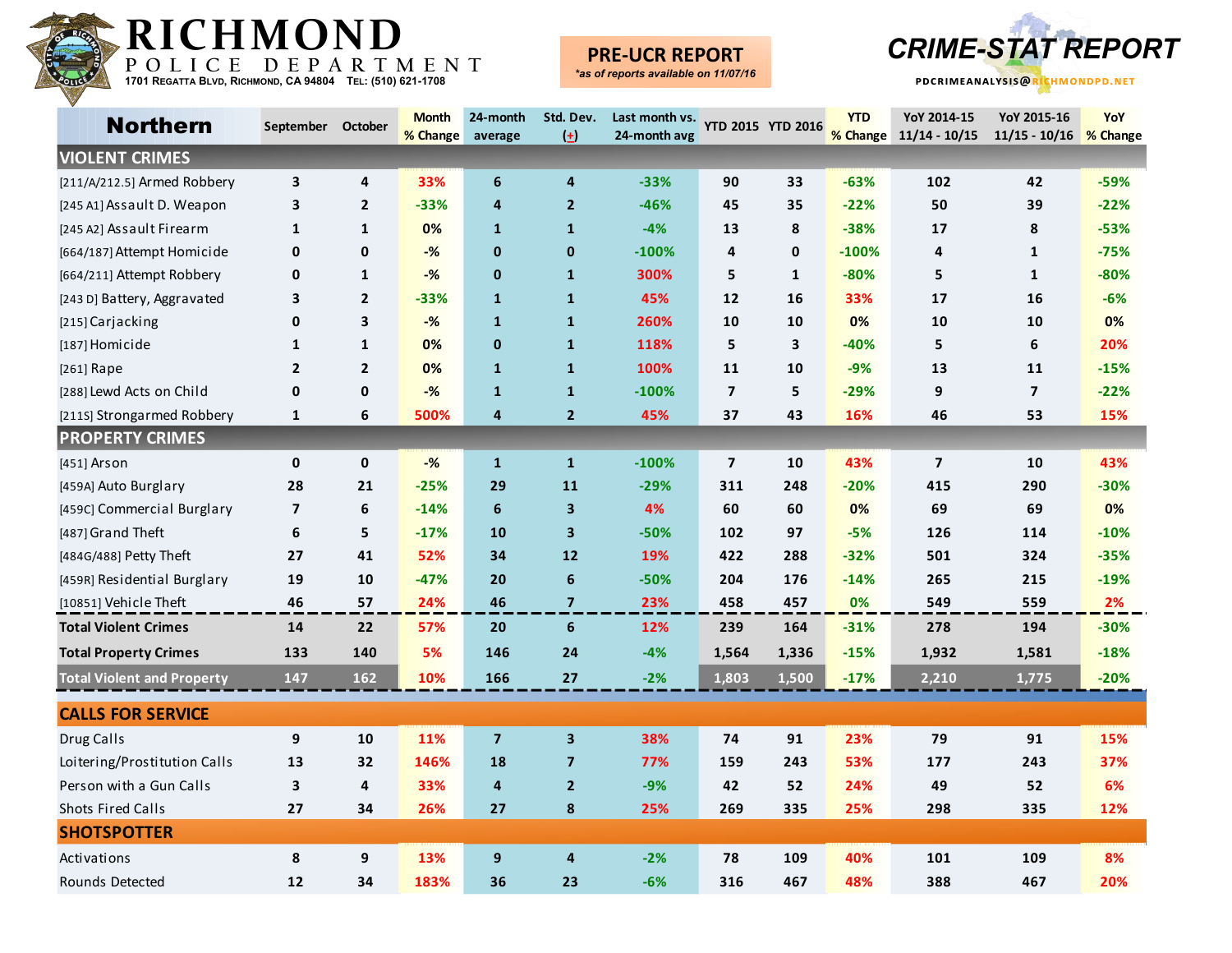

### **PRE-UCR REPORT**



| <b>Northern</b>       | Jun | Jul            |    | Aug Sep Oct |                         | Last 2 month<br>% Change | average        | $(\pm)$        | 24-month Std. Dev. Last month vs.<br>24-month avg |     | <b>YTD 2015 YTD 2016</b> | <b>YTD</b><br>% Change | YoY 2014-15<br>$11/14 - 10/15$ | YoY 2015-16<br>$11/15 - 10/16$ | YoY<br>% Change |
|-----------------------|-----|----------------|----|-------------|-------------------------|--------------------------|----------------|----------------|---------------------------------------------------|-----|--------------------------|------------------------|--------------------------------|--------------------------------|-----------------|
|                       |     |                |    |             |                         |                          |                |                |                                                   |     |                          |                        |                                |                                |                 |
| <b>Adult Arrests</b>  | 44  | 47             | 36 | 39          | 58                      | 49%                      | 53             | 10             | 9%                                                | 563 | 498                      | $-12%$                 | 740                            | 597                            | $-19%$          |
| Juvenile Arrests      | 0   | 1              |    | 3           | $\mathbf{1}$            | $-67%$                   | 3              | $\mathbf{3}$   | $-69%$                                            | 45  | 16                       | $-64%$                 | 50                             | 31                             | $-38%$          |
|                       |     |                |    |             |                         |                          |                |                |                                                   |     |                          |                        |                                |                                |                 |
| <b>Felony Arrests</b> | 19  | 21             | 13 | 19          | 27                      | 42%                      | 21             | 6              | 26%                                               | 217 | 199                      | $-8%$                  | 293                            | 253                            | $-14%$          |
| Misdemeanor Arrests   | 18  | 14             | 16 | 15          | 22                      | 47%                      | 23             | 5              | $-4%$                                             | 254 | 201                      | $-21%$                 | 332                            | 243                            | $-27%$          |
| Turned Over           | 7   | 13             | 8  | 8           | 10                      | 25%                      | 12             | 4              | $-17%$                                            | 137 | 114                      | $-17%$                 | 165                            | 132                            | $-20%$          |
|                       |     |                |    |             |                         |                          |                |                |                                                   |     |                          |                        |                                |                                |                 |
| Arrestees Booked      | 39  | 43             | 36 | 41          | 56                      | 37%                      | 54             | 10             | 3%                                                | 590 | 491                      | $-17%$                 | 765                            | 605                            | $-21%$          |
| Arrestees Cited       | 4   | 3              |    |             | $\overline{\mathbf{3}}$ | 200%                     | $\overline{2}$ | $\overline{2}$ | 85%                                               | 15  | 18                       | 20%                    | 21                             | 18                             | $-14%$          |
| Arrestees 849ed       |     | $\overline{2}$ | 0  | $\mathbf 0$ | $\mathbf{0}$            | $-%$                     | $\mathbf 0$    | $\mathbf{1}$   | $-100%$                                           | 3   | 5                        | 67%                    | 4                              | 5                              | 25%             |
|                       |     |                |    |             |                         |                          |                |                |                                                   |     |                          |                        |                                |                                |                 |
| <b>Total Arrests</b>  | 44  | 48             | 37 | 42          | 59                      | 40%                      | 56             | 10             | 5%                                                | 608 | 514                      | $-15%$                 | 790                            | 628                            | $-21%$          |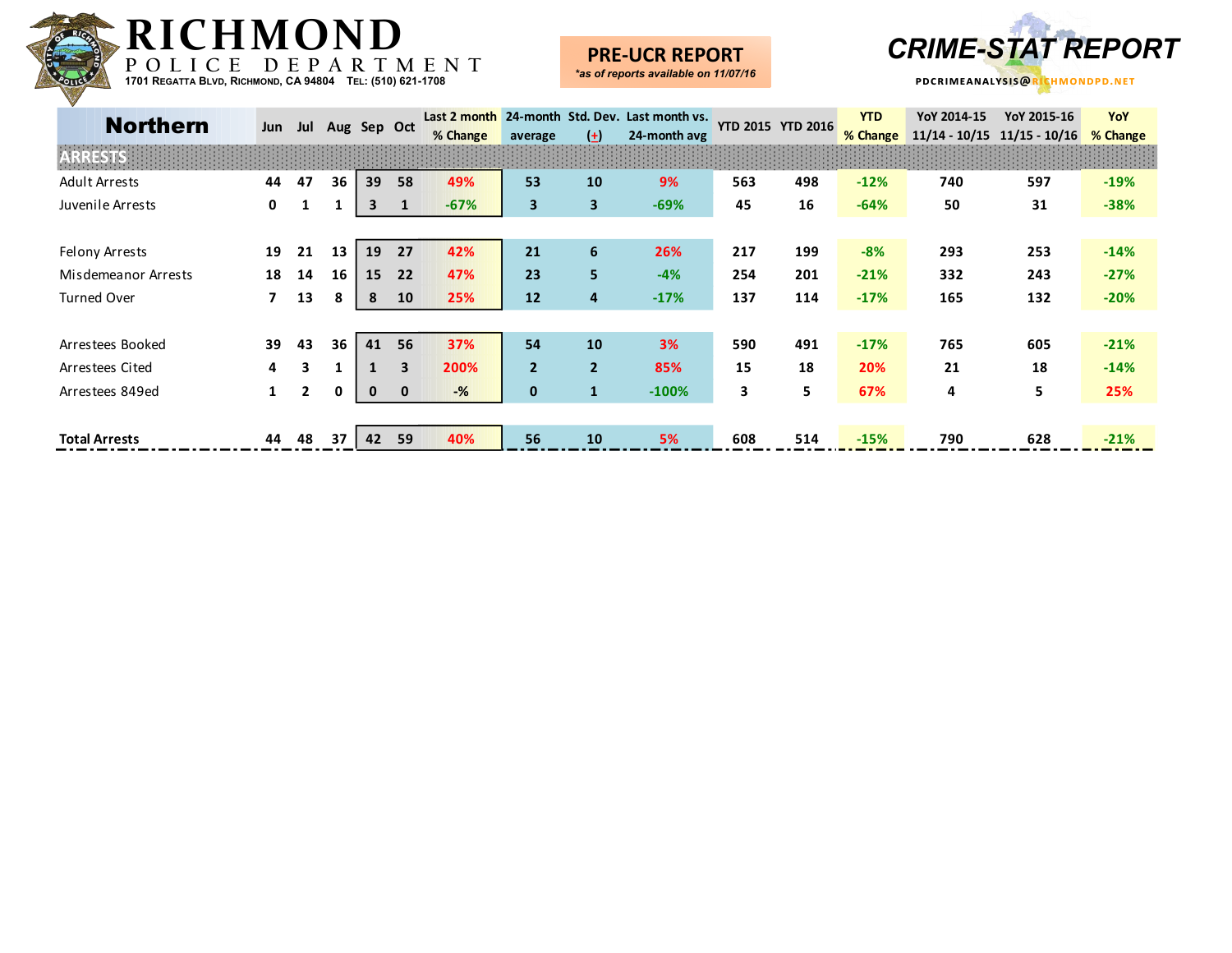

# **PRE-UCR REPORT**

*\*as of reports available on 11/07/16*



| <b>Beat 7</b>            | Sep | Oct          | <b>Diff</b> | <b>Monthly</b>        | <b>YTD</b>     | <b>YTD</b>   | <b>Diff</b> | Year-to-Date |
|--------------------------|-----|--------------|-------------|-----------------------|----------------|--------------|-------------|--------------|
|                          |     |              | $+/-$       | % Change              | 2015           | 2016         | $+/-$       | % Change     |
|                          |     |              |             | <b>Violent Crimes</b> |                |              |             |              |
| Armed Robbery            | 3   | 1            | $-2$        | $-67%$                | 74             | 20           | $-54$       | $-73%$       |
| Assault - Deadly Weapon  | 3   | $\mathbf{2}$ | $-1$        | $-33%$                | 27             | 23           | $-4$        | $-15%$       |
| Assault - Firearm        | 1   | 0            | $-1$        | $-100%$               | 5              | 6            | 1           | 20%          |
| Attempted Homicide       | 0   | 0            | 0           | $-$ %                 | $\mathbf{2}$   | 0            | $-2$        | $-100%$      |
| Attempted Robbery        | 0   | 0            | 0           | $-$ %                 | 4              | 0            | $-4$        | $-100%$      |
| Battery - Serious Injury | 3   | $\mathbf{2}$ | -1          | $-33%$                | 7              | 12           | 5           | <b>71%</b>   |
| Carjacking               | 0   | 3            | 3           | $-$ %                 | $\overline{7}$ | 8            | 1           | 14%          |
| Homicide                 | 0   | 0            | 0           | $-$ %                 | 5              | 1            | $-4$        | $-80%$       |
| Rape                     | 1   | $\mathbf{2}$ | 1           | 100%                  | 5              | 8            | 3           | 60%          |
| Lewd Acts on Child       | 0   | 0            | 0           | $-$ %                 | 3              | $\mathbf{2}$ | $-1$        | $-33%$       |
| Strong-Arm Robbery       | 1   | 6            | 5           | 500%                  | 22             | 32           | 10          | 45%          |

| <b>Property Crimes</b>            |    |              |                |        |     |     |        |        |  |  |
|-----------------------------------|----|--------------|----------------|--------|-----|-----|--------|--------|--|--|
| Arson                             | 0  | 0            | $\bf{0}$       | $-$ %  | 4   | 9   | 5      | 125%   |  |  |
| Auto Burglary                     | 15 | 8            | $-7$           | $-47%$ | 114 | 114 | 0      | $0\%$  |  |  |
| Commercial Burglary               | 3  | $\mathbf{2}$ | $-1$           | $-33%$ | 30  | 25  | $-5$   | $-17%$ |  |  |
| <b>Grand Theft</b>                | 4  | 1            | $-3$           | $-75%$ | 40  | 40  | 0      | $0\%$  |  |  |
| Petty Theft                       | 19 | 26           | $\overline{7}$ | 37%    | 189 | 149 | $-40$  | $-21%$ |  |  |
| <b>Residential Burglary</b>       | 14 | 3            | $-11$          | $-79%$ | 119 | 89  | $-30$  | $-25%$ |  |  |
| <b>Vehicle Theft</b>              | 24 | 25           | 1              | 4%     | 268 | 262 | -6     | $-2%$  |  |  |
|                                   |    |              |                |        |     |     |        |        |  |  |
| <b>Total Violent Crimes</b>       | 12 | 16           | 4              | 33%    | 161 | 112 | $-49$  | $-30%$ |  |  |
| <b>Total Property Crimes</b>      | 79 | 65           | $-14$          | $-18%$ | 764 | 688 | $-76$  | $-10%$ |  |  |
| <b>Total Violent and Property</b> | 91 | 81           | $-10$          | $-11%$ | 925 | 800 | $-125$ | $-14%$ |  |  |

| <b>Calls for Service</b>     |              |    |                    |        |     |     |       |        |  |  |  |
|------------------------------|--------------|----|--------------------|--------|-----|-----|-------|--------|--|--|--|
| Drug Calls                   | 5            | 6  | 1                  | 20%    | 39  | 36  | -3    | $-8%$  |  |  |  |
| Loitering/Prostitution Calls | 12           | 30 | 18                 | 150%   | 145 | 198 | 53    | 37%    |  |  |  |
| Person with a Gun Calls      | $\mathbf{2}$ | 4  | $\mathbf{2}$       | 100%   | 23  | 29  | 6     | 26%    |  |  |  |
| <b>Shots Fired Calls</b>     | 16           | 12 | -4                 | $-25%$ | 163 | 146 | $-17$ | $-10%$ |  |  |  |
|                              |              |    | <b>Shotspotter</b> |        |     |     |       |        |  |  |  |
| Activations                  | 9            | 7  | $-2$               | $-22%$ | 54  | 52  | -2    | $-4%$  |  |  |  |
| Rounds Detected              | 35           | 11 | $-24$              | $-69%$ | 190 | 191 | 1     | $1\%$  |  |  |  |

| <b>Beat 8</b>                     | <b>Sep</b>   | Oct            | <b>Diff</b><br>$+/-$ | <b>Monthly</b><br>% Change | <b>YTD</b><br>2015 | <b>YTD</b><br>2016      | <b>Diff</b><br>$+/-$ | Year-to-Date<br>% Change |
|-----------------------------------|--------------|----------------|----------------------|----------------------------|--------------------|-------------------------|----------------------|--------------------------|
|                                   |              |                |                      | <b>Violent Crimes</b>      |                    |                         |                      |                          |
| Armed Robbery                     | 0            | 3              | 3                    | $-$ %                      | 12                 | 15                      | 3                    | 25%                      |
| Assault - Deadly Weapon           | 0            | 1              | 1                    | $-9/6$                     | 10                 | 12                      | $\overline{2}$       | 20%                      |
| Assault - Firearm                 | 0            | 1              | 1                    | $-$ %                      | 3                  | $\mathbf{2}$            | $-1$                 | $-33%$                   |
| Attempted Homicide                | 0            | 1              | 1                    | $-$ %                      | 1                  | 0                       | -1                   | $-100%$                  |
| Attempted Robbery                 | 0            | 0              | 0                    | $-$ %                      | 1                  | 1                       | $\mathbf{0}$         | 0%                       |
| Battery - Serious Injury          | 0            | 0              | 0                    | $-$ %                      | 4                  | 4                       | 0                    | 0%                       |
| Carjacking                        | 0            | 0              | 0                    | $-$ %                      | 1                  | 1                       | 0                    | 0%                       |
| Homicide                          | 1            | 0              | $-1$                 | $-100%$                    | 1                  | 1                       | $\mathbf{0}$         | 0%                       |
| Rape                              | 1            | 0              | $-1$                 | $-100%$                    | 5                  | $\mathbf 2$             | $-3$                 | $-60%$                   |
| Lewd Acts on Child                | 0            | 0              | 0                    | $-$ %                      | $\mathbf{2}$       | $\mathbf{2}$            | $\mathbf{0}$         | 0%                       |
| Strong-Arm Robbery                | 0            | 0              | $\bf{0}$             | $-$ %                      | 11                 | 10                      | $-1$                 | $-9%$                    |
|                                   |              |                |                      | <b>Property Crimes</b>     |                    |                         |                      |                          |
| Arson                             | $\mathbf 0$  | 0              | 0                    | $-$ %                      | $\mathbf 2$        | $\overline{\mathbf{2}}$ | $\mathbf 0$          | 0%                       |
| Auto Burglary                     | 15           | 12             | -3                   | $-20%$                     | 149                | 113                     | $-36$                | $-24%$                   |
| <b>Commercial Burglary</b>        | 4            | 4              | 0                    | 0%                         | 24                 | 33                      | 9                    | 38%                      |
| <b>Grand Theft</b>                | $\mathbf 2$  | 4              | $\mathbf{2}$         | 100%                       | 37                 | 51                      | 14                   | 38%                      |
| Petty Theft                       | 7            | 13             | 6                    | 86%                        | 176                | 144                     | $-32$                | $-18%$                   |
| <b>Residential Burglary</b>       | 1            | $\overline{2}$ | 1                    | 100%                       | 43                 | 42                      | $-1$                 | $-2%$                    |
| <b>Vehicle Theft</b>              | 19           | 29             | 10                   | 53%                        | 122                | 156                     | 34                   | 28%                      |
| <b>Total Violent Crimes</b>       | $\mathbf{2}$ | 6              | 4                    | 200%                       | 51                 | 50                      | $-1$                 | $-2%$                    |
| <b>Total Property Crimes</b>      | 48           | 64             | 16                   | 33%                        | 553                | 541                     | $-12$                | $-2%$                    |
| <b>Total Violent and Property</b> | 50           | 70             | 20                   | 40%                        | 604                | 591                     | $-13$                | $-2%$                    |

Drug Calls **0 2 2 -% 30 25 -5 -17%** Loitering/Prostitution Calls **0 1 1 -% 21 14 -7 -33%** Person with a Gun Calls **0 0 0 -% 15 11 -4 -27%** Shots Fired Calls **6 15 9 150% 87 101 14 16%** Activations **3 1 -2 -67% 16 21 5 31%** Rounds Detected **25 1 -24 -96% 48 110 62 129% Shotspotter Calls for Service**